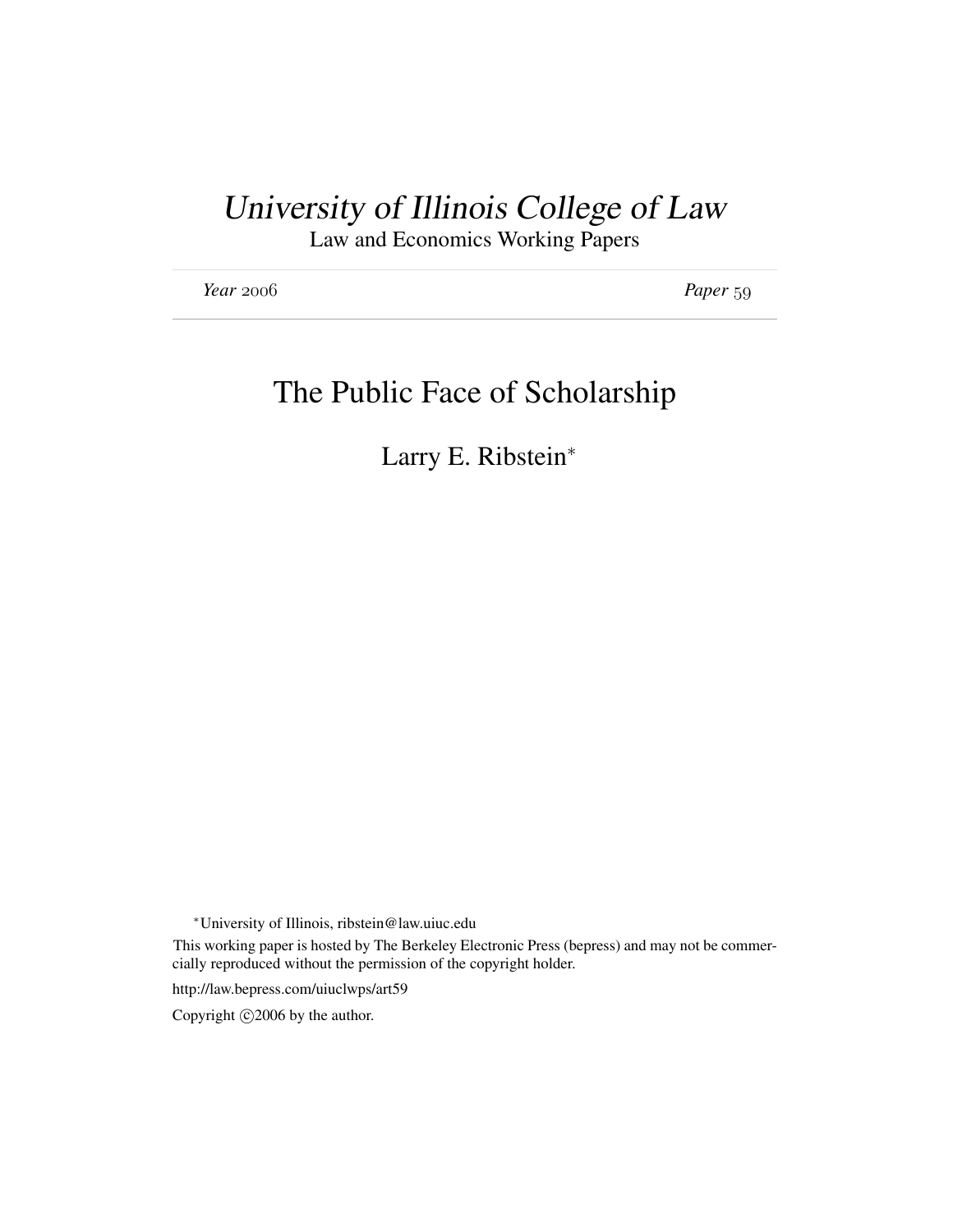# The Public Face of Scholarship

Larry E. Ribstein

## Abstract

The web enables scholars to engage in several types of what I have called "amateur journalism." Of particular interest is scholars' ability to effectively leverage their expertise in commenting on matters of public interest. This form of expert engagement has the potential to reshape the relationship between academic experts and professional journalists and change the tone and content of public discussion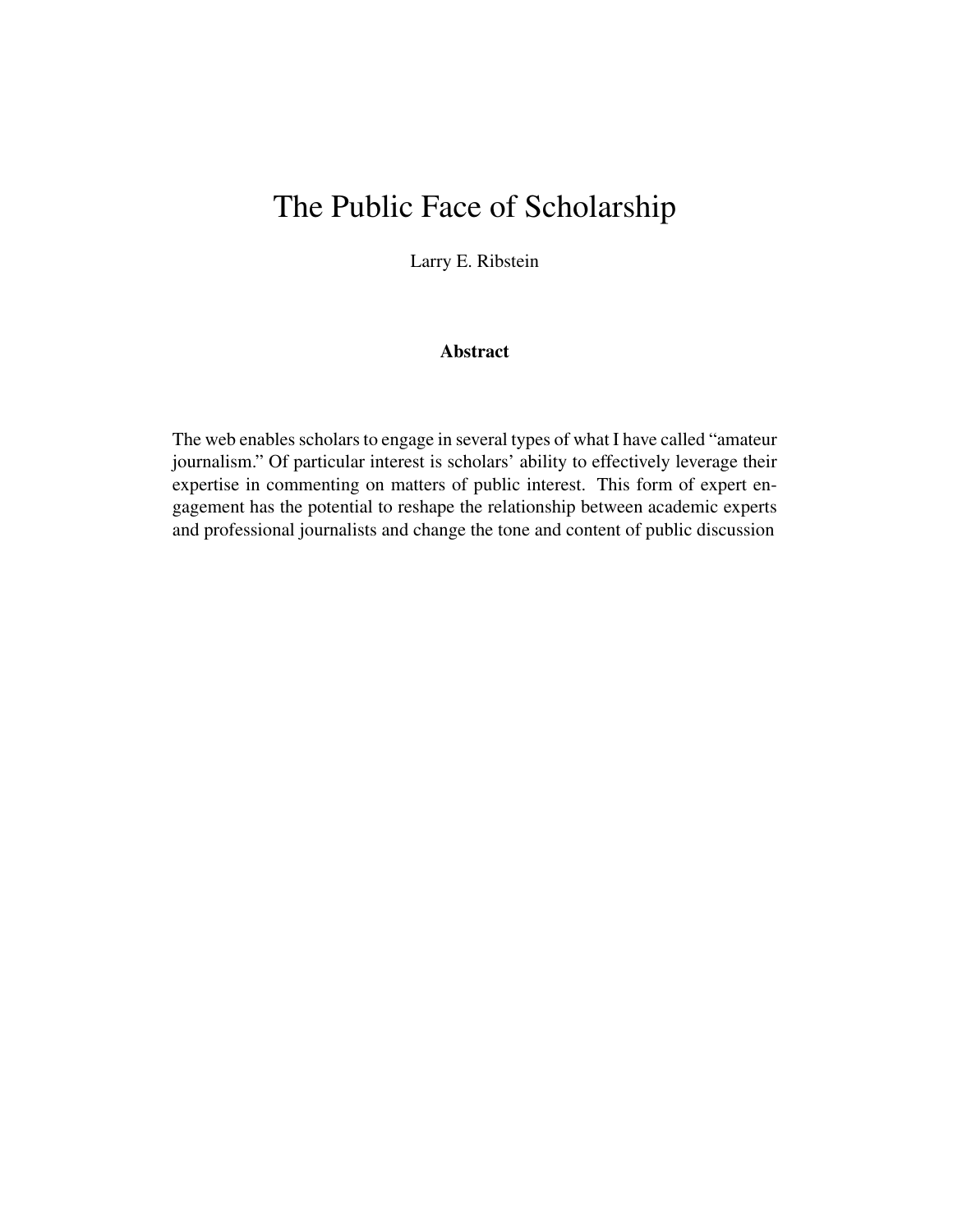## THE PUBLIC FACE OF SCHOLARSHIP

#### Larry E. Ribstein

## Draft of April 17, 2006**\***

#### Abstract

The web enables scholars to engage in several types of what I have called "amateur journalism." Of particular interest is scholars' ability to effectively leverage their expertise in commenting on matters of public interest. This form of expert engagement has the potential to reshape the relationship between academic experts and professional journalists and change the tone and content of public discussion.

**<sup>\*</sup>** Corman Professor, University of Illinois College of Law. Prepared for the conference on *Bloggership: How Blogs Are Transforming Legal Scholarship* sponsored by The Berkman Center for Internet & Society at Harvard Law School, April 27, 2006. My blog is www.ideoblog.org.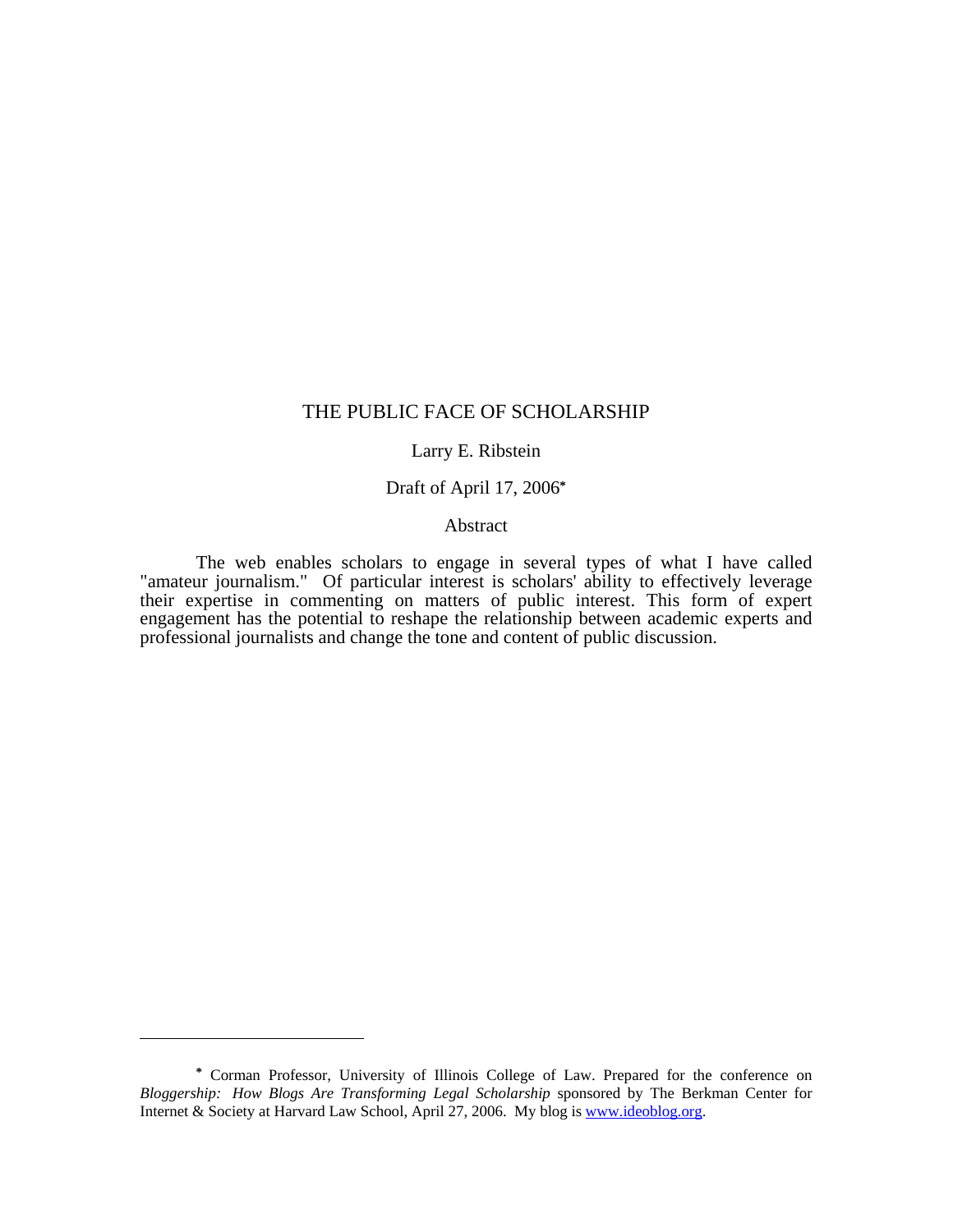| THE PUBLIC FACE OF SCHOLARSHIP                                                                                        | 1                 |
|-----------------------------------------------------------------------------------------------------------------------|-------------------|
| <b>I. SCHOLARS AS AMATEUR JOURNALISTS</b>                                                                             | $\overline{2}$    |
| A. RECREATIONAL EXPRESSION                                                                                            | 3                 |
| <b>B. THE BLOGICLE</b>                                                                                                | $\overline{4}$    |
| C. SELF-PROMOTION                                                                                                     | $\overline{4}$    |
| D. SCHOLARLY PUBLIC ENGAGEMENT                                                                                        | 5                 |
| II. PEAPS' EFFECT ON PROFESSIONAL JOURNALISTS                                                                         | $6\phantom{1}6$   |
| A. THE POWER OF PROFESSIONAL JOURNALISTS                                                                              | 6                 |
| B. PROFESSIONAL JOURNALISTS' INCENTIVES<br>1. Demand-based theories<br>2. The supply side: bias<br>3. An illustration | 7<br>7<br>9<br>11 |
| C. PEAPS' EFFECT ON PROFESSIONAL JOURNALISM<br>1. Demand-side incentives<br>2. Supply-side incentives                 | 12<br>13<br>14    |
| <b>III. CONCLUSION</b>                                                                                                | 18                |

 $\overline{\phantom{a}}$ 

This conference so far mostly has concerned scholar-bloggers' impact on and relation to scholarship. This essay focuses on the relationship between academic weblogs and journalism. I see academic blogs as a form of what I called in a separate paper "amateur journalism."<sup>1</sup> Here I focus on the type of writing that is both most distinctive to scholars and connects most closely with professional journalism – that is, scholars' use of blogs to engage with the public. Part I reviews the distinction between amateur and professional journalism and describes types of academic blogs. Part II focuses on what I call "publicly engaged academic blogs," or PEAPs, discussing the changes these blogs may bring to professional journalism.

# I. SCHOLARS AS AMATEUR JOURNALISTS

In general, an "amateur journalist" writes separately from her main job, which might include professional journalism. The distinction between amateurs and professionals focuses on incentives. Amateurs write mostly to express themselves and

**<sup>1</sup>** Larry E. Ribstein, *From Bricks to Pajamas: The Law and Economics of Amateur Journalism,*  http://papers.ssrn.com/sol3/papers.cfm?abstract\_id=700961, forthcoming William & Mary L. Rev. (2006).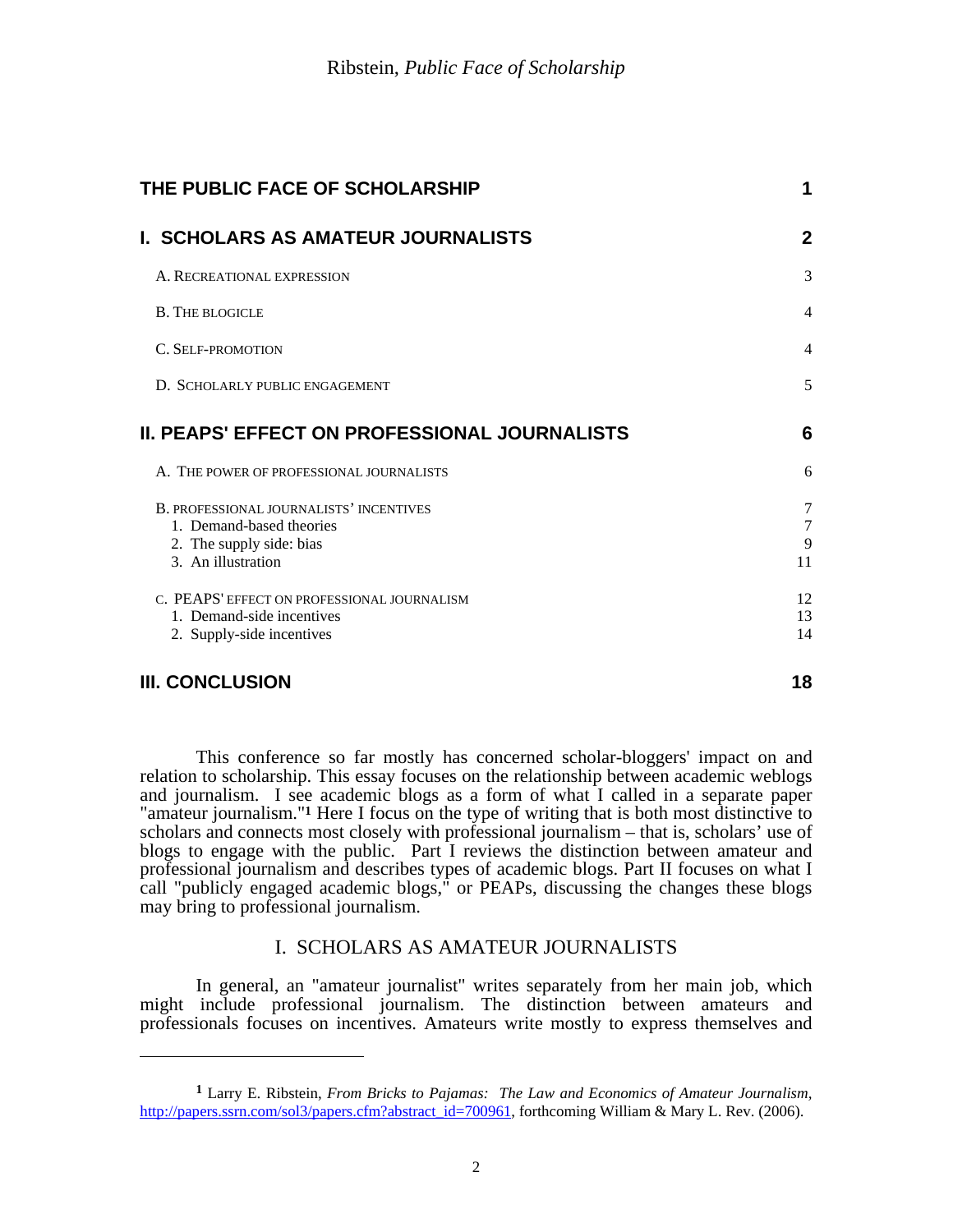only secondarily for commercial reasons such as promoting their careers or attracting advertising. The web enables amateur journalism by permitting public dissemination of writing without the need for a significant capital investment.<sup>2</sup> Google and other search engines allow viewers to identify which of the millions of websites are most useful and relevant to their specific interests. These technologies have fostered proliferation of a large number of diverse viewpoints.

The distinction between professional and amateur journalism assumes clear boundaries between vocation and avocation. This breaks down for scholars, whose jobs are only vaguely defined and who are usually insulated from an employer's most important disciplinary mechanism – termination. Job security helps foster the creativity necessary for good teaching and scholarship. Universities control agency costs by granting tenure only to those who demonstrate during a long probation period that they will use it responsibly. Tenured academics have significant leeway to engage in behavior that does not serve the university's interests. In other words, the costs of controlling agents' discretion leaves a lot of slack.

Scholars also have more expertise than other bloggers on matters of general interest. Non-academics' expert knowledge is confined by their jobs. While a purchasing agent may know everything there is to know about the components of a line of products, the demand for this information may be fairly narrow, and the employee is barred from disclosing proprietary information. Non-academics' jobs usually leave them little time to become experts on non-work-related topics. By contrast, academics have significant time to devote to topics that may be of general interest and are not constrained from communicating the information by property rights or confidentiality concerns.

In order to identify the distinct role of scholar-bloggers it is necessary to distinguish four types of web-based writing academics may engage in, sometimes combining these types on the same blog.**<sup>3</sup>**

#### **A. RECREATIONAL EXPRESSION**

 $\overline{\phantom{a}}$ 

Some academic blog posts are indistinguishable from non-academics' blogs in the sense that they do not draw on any particular expertise. Academics who comment on politics, popular culture or other subjects outside their specialties differ from other bloggers mainly in having more leisure time. Also, academic bloggers have the flexibility to merge job and hobby. For example, most of my posts on films relate to my scholarly project on how business is portrayed in film, now embodied in two more formal papers.**4** Even wholly unscholarly blog posts can have a job connection by building readership for more technical posts.

**<sup>2</sup>** Note that this might change if telecom companies were permitted to offer different levels of service at different prices. *See* James Surowiecki, *Net Losses,* The New Yorker, March 20, 2006.

**<sup>3</sup>** Because of this potential for combination, I discuss "blog posts" rather than types of blogs.

**<sup>4</sup>** *See* Larry E. Ribstein, *Wall Street & Vine,* available at http://papers.ssrn.com/sol3/papers.cfm?abstract\_id=563181; Larry E. Ribstein, *Imagining Wall Street,*  available at http://papers.ssrn.com/sol3/papers.cfm?abstract\_id=771724, forthcoming Virginia Law & Business Review.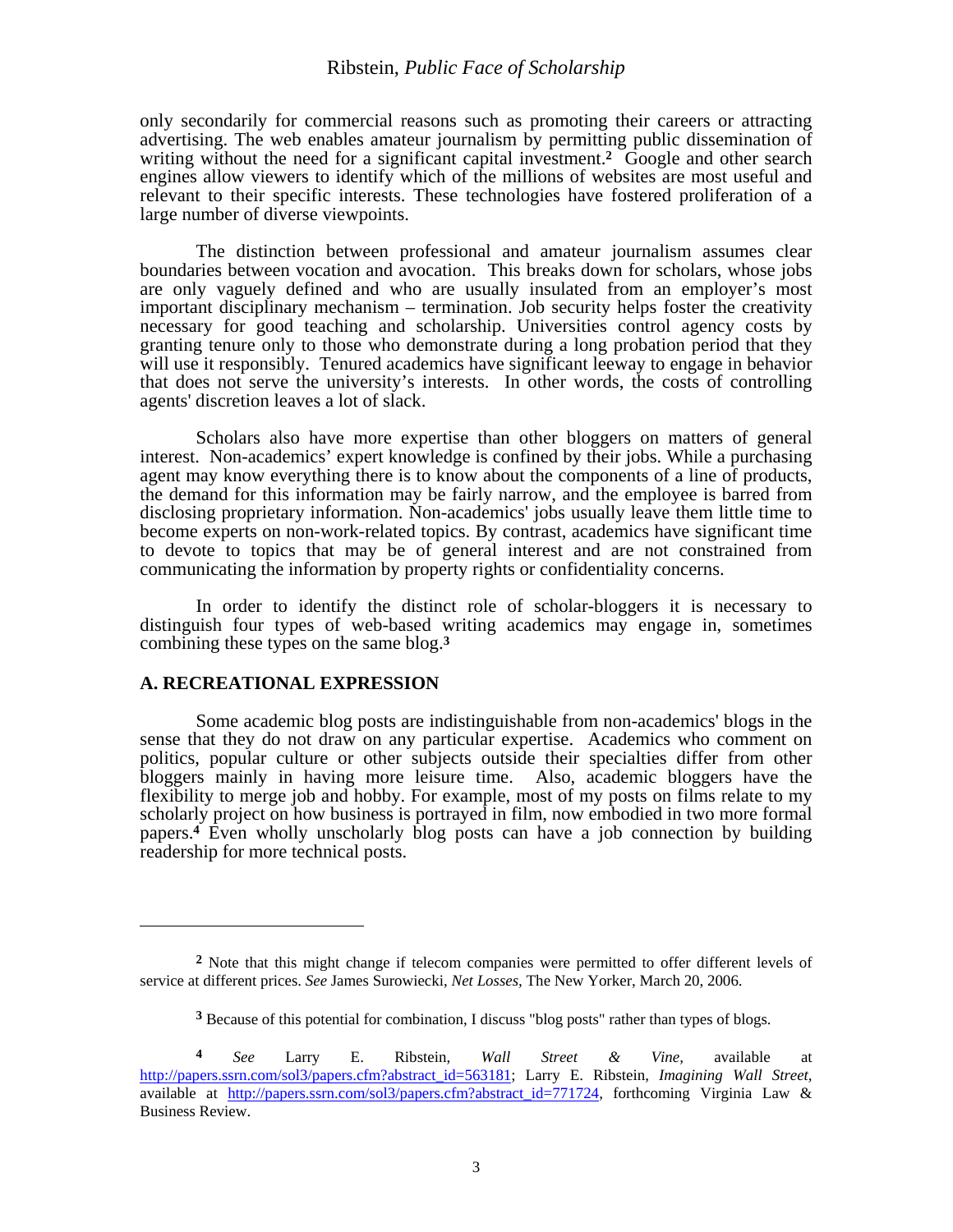### **B. THE BLOGICLE**

A second type of academic blog post is essentially a short scholarly article I call a "blogicle." These posts may present early versions of ideas or commentary that are too preliminary or informal to qualify as scholarly work. Blogicles differ from articles or essays not only in their length, but also in their informality, topicality and interactivity. They include occasional links rather than extensive footnotes, are usually triggered by some current event or article in the professional media or another blog, and provide an opportunity for contemporaneous response through comments, trackbacks and posts on other blogs. For example, my initial article on blogs**5** began as a series of posts on the law and economics of blogging.**6** More often, my posts develop ideas that I have first discussed elsewhere, triggered by topical news events or stories.**<sup>7</sup>**

Although blogicles look different from articles, they are part of academics' traditional scholarly enterprise. Indeed, they may be more clearly scholarship in the modern theoretical and interdisciplinary mode than the sort of purely descriptive articles practicing lawyers write, or traditional doctrinal legal scholarship. Courts have cited blog posts as if they were scholarly writing.**8** In any event, I leave blogicles to the other papers at this conference, noting them here mainly by way of contrast to the focus of this paper described in section 4.

#### **C. SELF-PROMOTION**

Academics use blogs to promote their expertise. Before blogs, scholars had little ability to publicize their work. Scholarly journals may reach most of the scholar's fellow specialists, but not many policymakers and others to whom the work may be relevant. Blogs can help scholars increase the impact and value of their work, and thereby gain benefits that encourage scholarly work.

Scholars have more incentive than ever to publicize their expertise. Rankings of educational institutions have increased the attention given to objective methods of evaluating institutional performance, and therefore to the reputation component of the rankings. This motivates schools to attract and retain scholars whose work is not only admired by other specialists but also widely known. In particular, an emerging objective measure of reputation is downloads on the Social Science Research Network.**9** Scholars

 $\overline{a}$ 

**6** *See* Larry E. Ribstein, Ideoblog, *The Law and Economics of Blogging: Introduction* (March 22, 2005), available at http://busmovie.typepad.com/ideoblog/2005/03/the law and eco.html.

**7** *See, e.g.,* Larry E. Ribstein, Ideoblog, *A Disney Preview,* July 10, 2005, available at http://busmovie.typepad.com/ideoblog/2005/07/a\_disney\_previe.html (previewing forthcoming Delaware Chancery Court opinion in the Disney litigation).

**8** *See* 3L Epiphany, *Cases Citing Legal Blogs,* April 15, 2006, available http://3lepiphany.typepad.com/3l\_epiphany/2006/04/cases\_citing\_le.html (collecting judicial citations to blog posts).

**9** *See* Bernard Black & Paul Caron, *Ranking Law Schools: Using SSRN to Measure Scholarly Performance*, 81 IND. L.J. (2005), available at http://papers.ssrn.com/sol3/papers.cfm?abstract\_id=784764; Lawrence A. Cunningham, *Scholarly Profit Margins and the Legal Scholarship Network: Reflections on* 

**<sup>5</sup>** *See* Ribstein, *supra* note 1.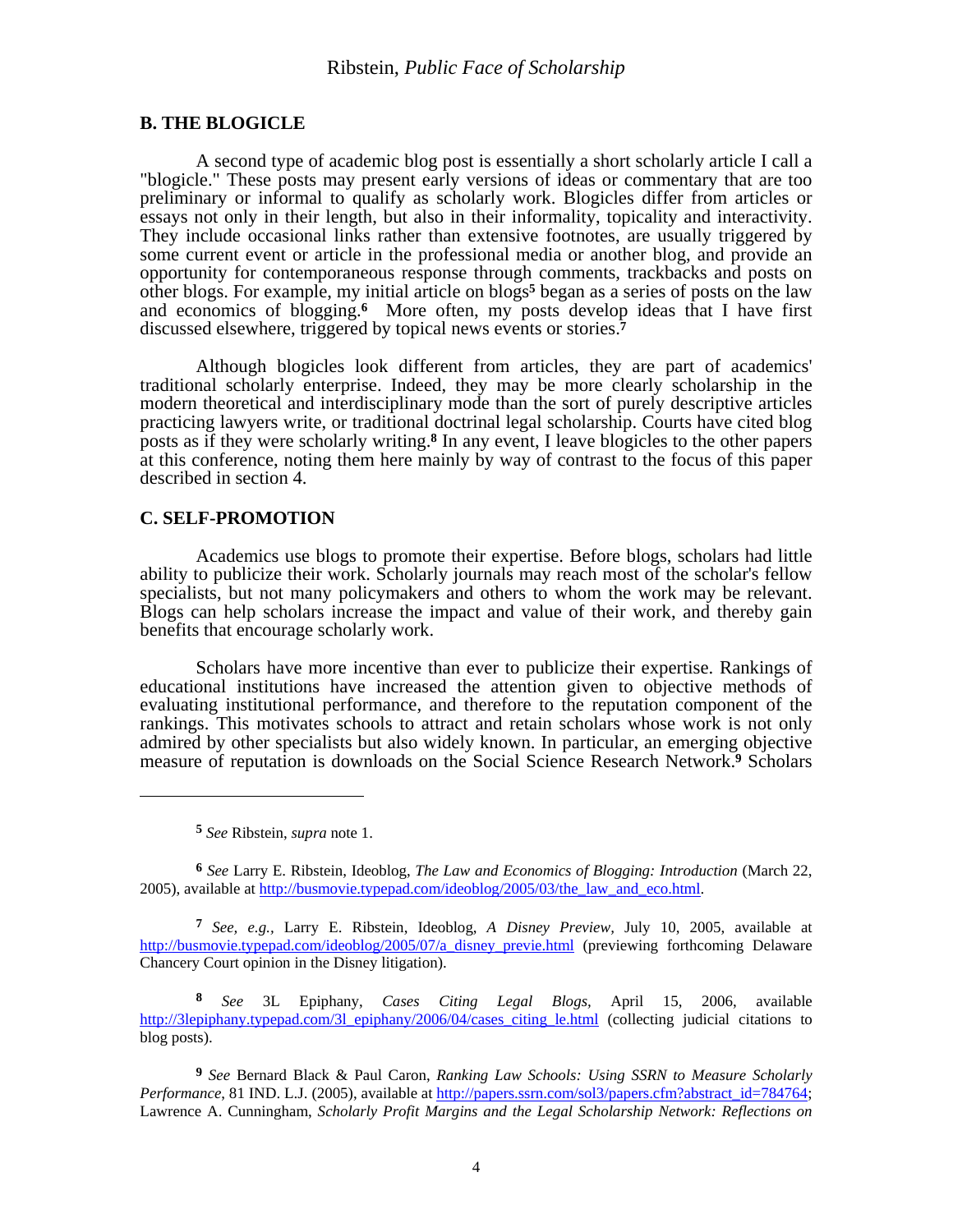can increase downloads by linking their articles on a widely read blog. This gives schools an incentive to subsidize or even run blogs.**<sup>10</sup>**

Blogs fill a significant gap in existing mechanisms for promoting scholarship. Merely listing a paper's title on a resume or on SSRN often does not really communicate what the article is about. Even the abstract can only convey a general idea and not how the paper relates to specific issues. More importantly, there is the problem of bringing the title or abstract to the attention of potential readers. Even if the article appears in the right databases it may become a needle in the burgeoning haystack of academic literature. SSRN abstracting journals are an effective means of promotion, but they reach readers only at one point in the paper's life. Blogs can push the article repeatedly to visitors who have demonstrated some interest in the scholar's work. More importantly, a blog can illustrate the article's relevance to issues that currently interest these readers. For example, my blog posts on my paper on outsider trading**<sup>11</sup>** discuss the various subjects the paper covers.**12** Some of these would not be obvious from the title, abstract or cursory review.

#### **D. SCHOLARLY PUBLIC ENGAGEMENT**

 $\overline{\phantom{a}}$ 

This paper highlights a particular type of academic blogging that uses the blogger's scholarly work as a mechanism for public engagement. I call these publicly engaged academic posts, or PEAPs.**13** The authors are not engaging simply in original scholarly analysis or self-expression, but rather are trying to use their expertise to influence the outcome of a public debate. They may be aiming for some particular public policy result, or to rebut the political or policy arguments made by politicians, interest groups, journalists or other bloggers. Recent examples on my blog include discussions of

**11** Bruce H. Kobayashi & Larry E. Ribstein, *Outsider Trading as an Incentive Device,*  forthcoming Cal-Davis Law Review, available at http://papers.ssrn.com/sol3/papers.cfm?abstract\_id=888188.

**12** *See, e.g.,* Ideoblog, *The Attack on the Shorts, and Hedge Funds, continues* (March 27, 2006), available at http://busmovie.typepad.com/ideoblog/2006/03/the\_attack\_on\_t\_1.html; *Prediction Markets and Outsider Trading* (March 22, 2006), available at http://busmovie.typepad.com/ideoblog/2006/03/prediction\_mark.html; *Incentives and market efficiency*  (March 4, 2006), available at http://busmovie.typepad.com/ideoblog/2006/03/prediction\_mark.html; *Outsider Trading as an Incentive Device* (March 3, 2006), available at http://busmovie.typepad.com/ideoblog/2006/03/outsider\_tradin.html.

**13** As noted above, because this writing may appear on the same blogs with the other types of writing discussed above, I am characterizing specific "posts" rather than entire "blogs." Blogs do differ, however, as to the extent to which each type of post dominates.

*the Web*, Boston College Legal Studies Research Paper No. 67 (March 30, 2005), available at http://papers.ssrn.com/sol3/papers.cfm?abstract\_id=695283.

**<sup>10</sup>** A recent paper argues that investments in hiring active scholars have only modest payoffs for law schools' reputation scores, and therefore for their rankings. *See* William D. Henderson & Andrew P. Morriss, *Student Quality as Measured by LSAT Scores: Migration Patterns in the U.S. News Rankings Era*, 81 IND. L. J. \_\_ (2006), available at http://ssrn.com/abstract=720122. However, relatively investments in *promoting* scholarship, as by supporting blogs, could be cost-effective. *See* Larry E. Ribstein, *Should Law Schools Invest in Scholarship*, April 5, 2006, available at http://busmovie.typepad.com/ideoblog/2006/04/should\_law\_scho.html.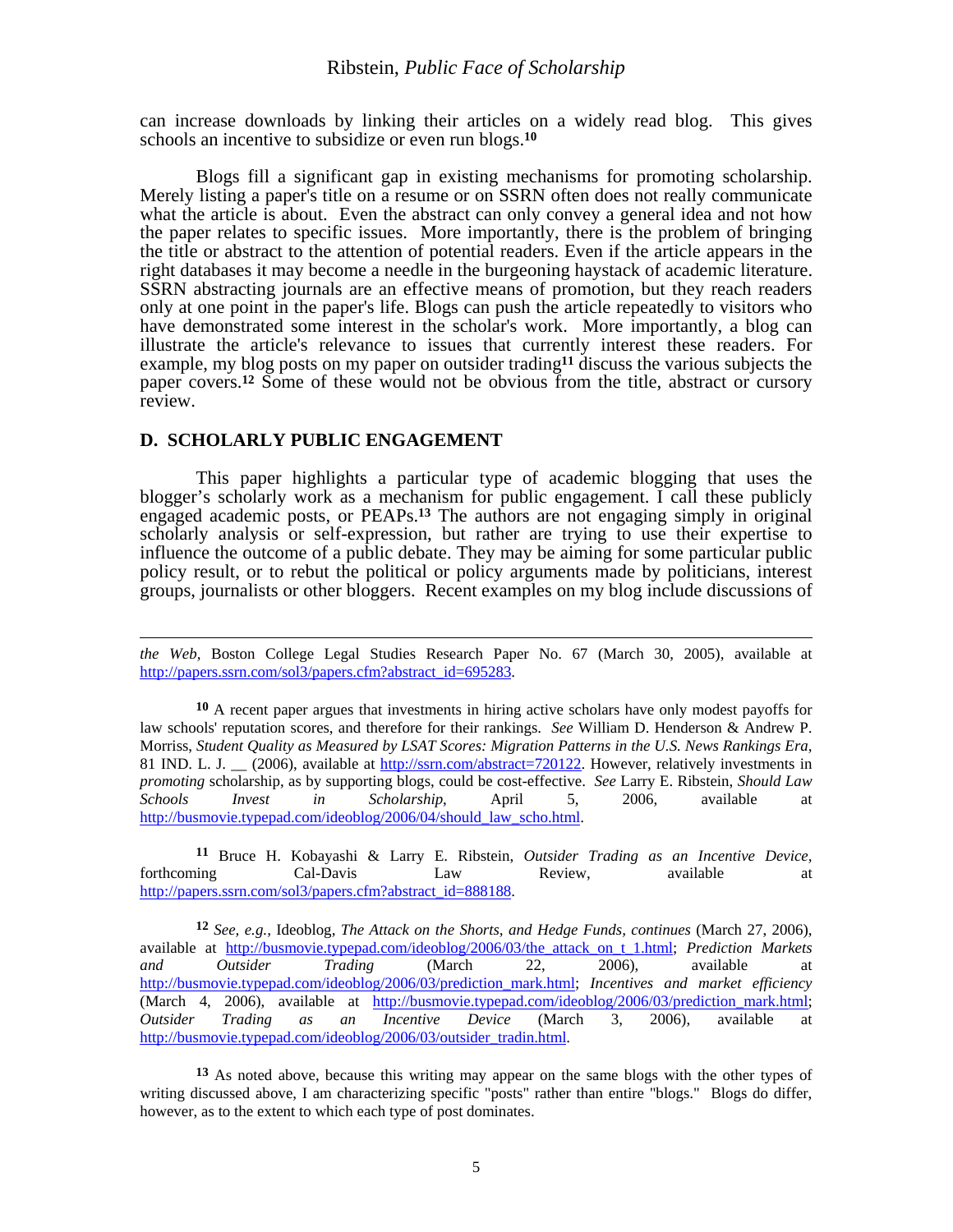the SEC's proposed rule on executive compensation disclosure.**<sup>14</sup>**

PEAPs' significance as a distinct category of amateur journalism is that they connect both with journalism and scholarship. While PEAPs involve the same sort of activity as professional journalism, scholar-journalists gain an advantage over professionals by leveraging their expertise. This has three implications. First, the posts are more informed than other blogs that engage in self-expression. Scholars can draw from their expertise to make immediate and timely posts without the significant new research that generalist journalists would have to do. Second, the post is likely to be more disciplined and objective than other self-expressive blogs because it derives from a body of prior ideas developed without specific public policy objectives. Third, the blogger stakes her scholarly reputation on the post, and therefore has more incentive than other amateurs to carefully support her position.**15** These differences between PEAPs and other amateur journalism relate to the impact PEAPs may have on the nature and quality of professional journalism, as discussed in the next Part.

## II. PEAPS' EFFECT ON PROFESSIONAL JOURNALISTS

This Part discusses how PEAPs are likely to affect professional journalism. Subpart A discusses the equilibrium that existed prior to the rise of blogs – that is, the power of professional journalists to control access to the public debate. Subpart B examines the incentives and biases of professional journalists. Subpart C considers the potential effects of academic blogging on professional journalism, including the implications for the relationship between academics and journalists.

#### **A. THE POWER OF PROFESSIONAL JOURNALISTS**

 $\overline{a}$ 

Speakers' access to an audience depends on their resources. Professional journalists and editors traditionally have had significant power to control participation in public debate through their ability to direct their employers' resources. A journalist who works for the New York Times may have a louder voice in the public debate than a nonjournalist, a journalist for a smaller newspaper or even some politicians. While these journalists may let others speak through their articles or broadcasts, they select the speakers and edit this speech.**<sup>16</sup>**

**<sup>14</sup>** *See,* Ideoblog, *Executive Compensation* archive, http://busmovie.typepad.com/ideoblog/executive\_compensation/index.html.

**<sup>15</sup>** These characteristics of PEAPs differentiate them from Posner's "public intellectuals." See Richard Posner, PUBLIC INTELLECTUALS: A STUDY OF DECLINE (Harvard, Rev. edition, 2003). Posner criticized a relatively small group of famous intellectuals for a variety of flaws, including conflicts of interest and sloppy thinking. I envision a large number of PEAPs authors, each with only a small audience (though perhaps collectively influential), who stick fairly closely to their fields of expertise and academic roots. As noted in the text, this is likely to have a payoff in accuracy and responsibility. Although a detailed application of Posner's theory is beyond the scope of this short paper, it is worth noting that PEAPs might correct the deficiencies of public intellectuals as well as those of professional journalists.

**<sup>16</sup>** Corporations and interest groups similarly can command the resources necessary to disseminate their views to a large audience and therefore play a significant role in the public debate. For an analysis of the political implications of corporations' power to engage in political debate, *see* Larry E. Ribstein, *Corporate Political Speech*, 49 WASH. & LEE L. REV. 109 (1992).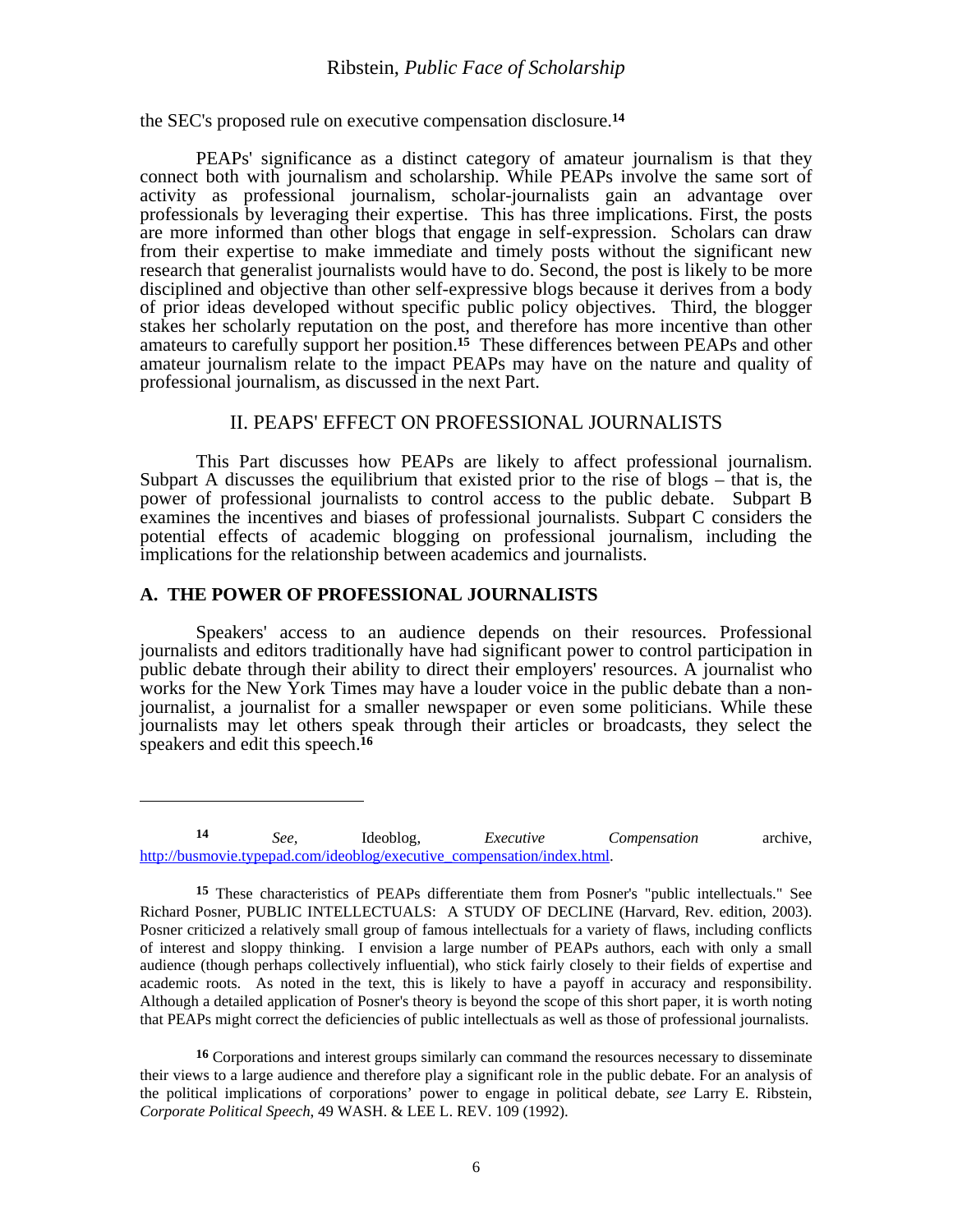The web potentially changes all this by giving amateurs direct access to the public. Access, of course, still is not "free," since the web does not alter fundamental limitations on consumers' attention. But blogs enable amateurs to reach a significant audience without the sort of capital investments that professionals make. Amateurs can enter the market with no capital investment and increase their prominence by investing time.**17** While only a relatively few amateurs ultimately might succeed in capturing significant attention, their success is determined through a decentralized process rather than through a professional-type institutional framework. As discussed below, this may have important implications for the types of views that achieve prominence in the public debate.

#### **B. PROFESSIONAL JOURNALISTS' INCENTIVES**

In order to determine how PEAPs may affect journalism, it is important first to analyze professional journalists' incentives in a world without PEAPs. These have been modeled and tested empirically in several articles in the finance literature. There are basically two theories, which can be referred to as "demand-side," originating from journalists' effort to give the audience what it wants, and "supply-side," originating from journalists' biases.

#### **1. Demand-based theories**

Michael Jensen propounded the first market or demand-side theory of journalist incentives.**18** Jensen characterizes consumers of news as maximizing their self-interest, and journalists as serving this market. More specifically, people look to news for entertainment. People have little incentive to invest in information that would guide their voting decisions because they do not expect to affect voting outcomes.**19** Quoting extensively from H.L. Mencken, Jensen says the audience for news (whom Mencken refers to as "boobs") wants sensationalist stories that present choices between good and evil, and simple solutions rather than complex explanations such as poorly designed incentives.**20** They prefer stories about "evil men with evil motives [who] pervert the system for their own ends,"**21** or that say that people are bad because the system causes them to act selfishly. Journalists meet this demand by first scaring people with a problem and then offering a reassuring solution.**22** Journalists accordingly ally with politicians, scientists and others who have interests in creating crises for which they can offer

 $\overline{\phantom{a}}$ 

**22** *Id.* at 17.

**<sup>17</sup>** Blogs such as Huffington make significant investments in publicity in order to reach a substantial audience. But these are much more like professional outlets. Although the writers themselves are amateurs in the sense that their activity is a sidelight to their main careers, professionals handle promotion and coordination. These blogs are, in effect, professional journals consisting exclusively of oped pages.

**<sup>18</sup>** Michael C. Jensen, *Toward a Theory of the Press*, in *Economics and Social Institutions*, Karl Brunner, ed., 1979; available at http://ssrn.com/abstract=94038.

**<sup>19</sup>** Anthony Downs, *An Economic Theory of Democracy* (1957).

**<sup>20</sup>** *Id.* at 8-9.

**<sup>21</sup>** *Id.* at 8.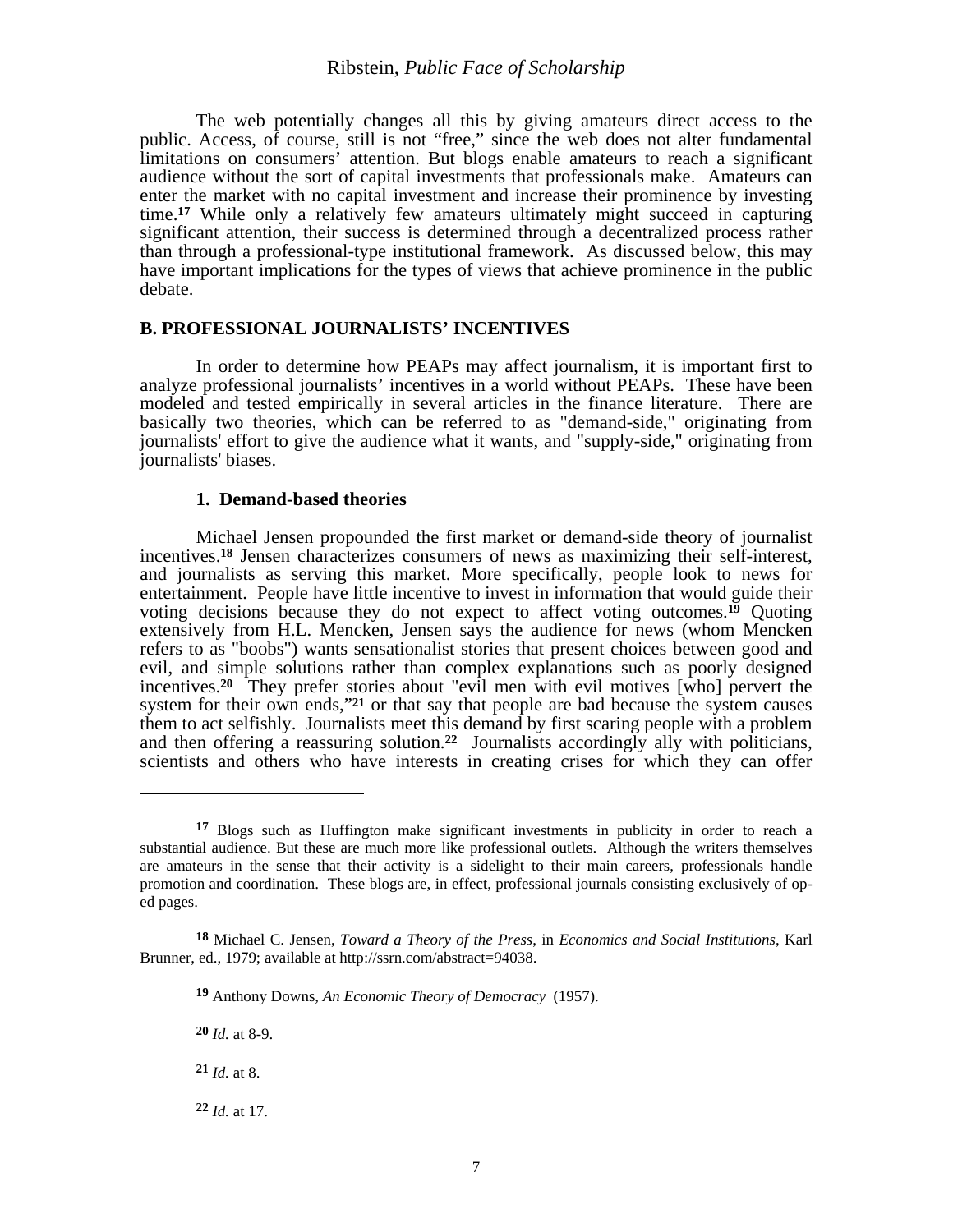solutions.**<sup>23</sup>**

Recent studies provide evidence of Jensen's market theory of journalists' incentives. Core, Guay and Larcker track press reports relating to executive compensation.**24** While they show that the press provides some information, some of their data supports an entertainment theory. The authors show that negative press reports tend to concern option exercises and equity and option holdings rather than annual pay, and are more negative for large firms and for firms that perform poorly. Both of these findings indicate that the press opts for sensationalism over reporting that would reveal the extent of the excess compensation problem. Equity holdings and option exercises tend to exaggerate the compensation executives are actually receiving. Large and poorly performing firms tend to be more newsworthy but not necessarily most indicative of an excessive compensation problem.

Along similar lines, Miller describes the factors that determine which accounting frauds journalists will cover.**25** The press is more likely to write about accounting frauds where managers have also made misleading statements or misappropriated money, both of which make the story more sensational. Also, the press is likely to focus on firms that are larger and have more analysts following them. These choices reflect the story's entertainment value based on factors identified in a leading journalism text. Conversely, whether the story will be written does not depend on the severity of the fraud in terms of its length or the number of violations.

Other scholars have proposed theories of professional journalists' incentives based on the market's demand for biased information rather than for entertainment. Gentzkow & Shapiro argue that the news media seek to build a reputation for high-quality and accurate information, but understand that the audience faces limitations in evaluating whether they are receiving such information.**26** Consumers will act like Bayesians and evaluate the accuracy of each new piece of information in the context of what they already know. If a news account differs too much from their existing information, readers will conclude that it is inaccurate and lower their evaluation of the media delivering it. The media's incentive to deliver accurate information accordingly depends on what the audience learns from other sources, which determines the expectations that the media need to meet. If the information is immediately verifiable, as with sports or weather, expectations and therefore reporting are likely to be accurate. However, such feedback may not be much of a corrective for business regulation the effect of which may be unclear. Significant market competition may give the media an incentive to provide alternative views, which also may determine audience expectations. This has implications for the role of PEAPs and other blogs.

**23** *Id.* at 19.

**<sup>24</sup>** John E. Core, Wayne R. Guay & David F. Larcker, *The Power of the Pen and Executive Compensation* (October 28, 2005), available at http://ssrn.com/abstract=838347

**<sup>25</sup>** Gregory S. Miller, *The Press As A Watchdog For Accounting Fraud* (August, 2005), available at http://www.nd.edu/~lmarsh1/Miller.pdf.

**<sup>26</sup>** Matthew Gentzkow & Jesse M. Shapiro, *Media Bias and Reputation* (September 14, 2005), available at http://home.uchicago.edu/~jmshapir/bias091305.pdf.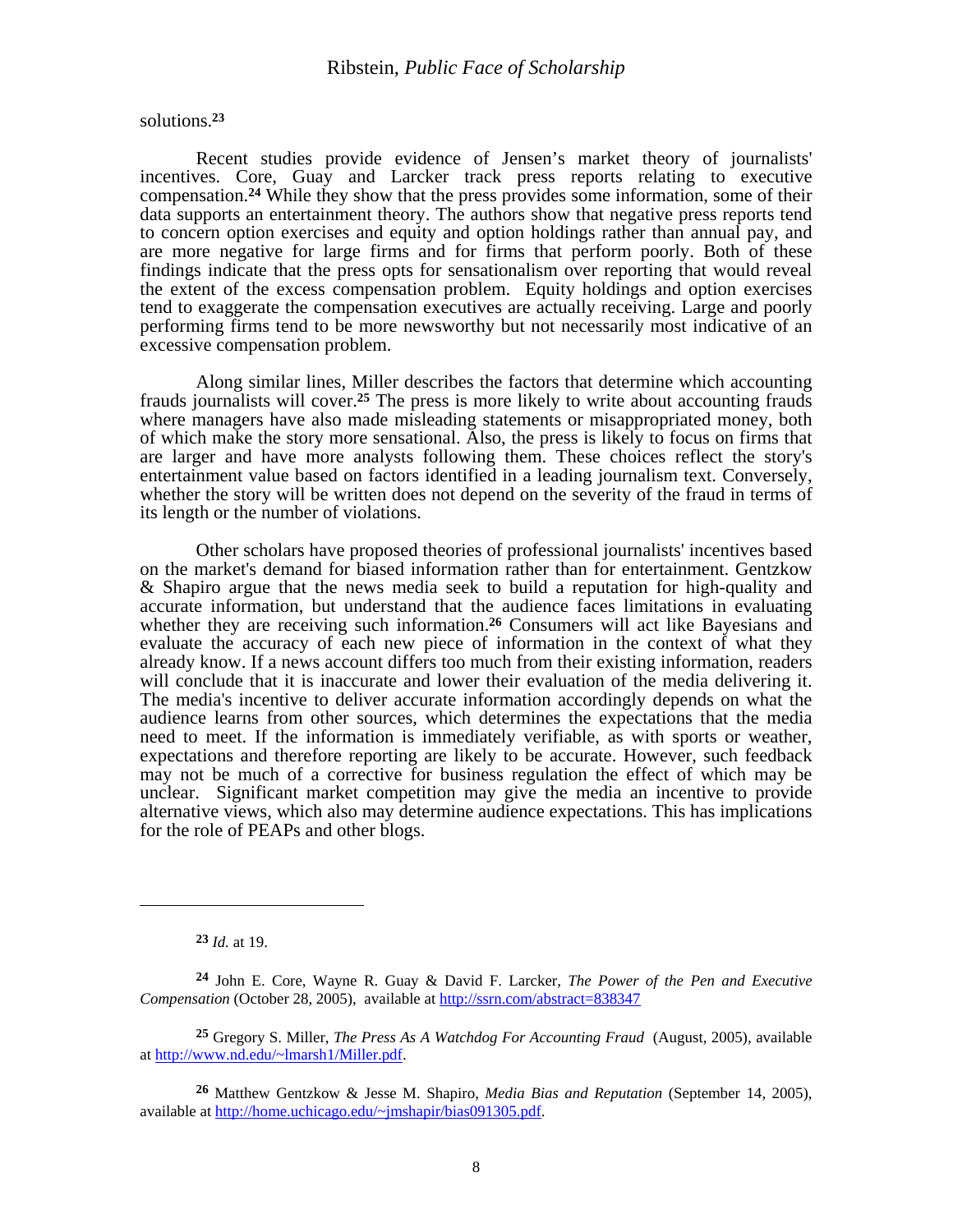Mullainathan & Shleifer**27** also argue that journalists serve a market demand for biased information. However, in this theory bias is attributable to audience attitudes rather than Bayesian updating. Since the authors assume that more information alone does not change individuals' beliefs, neither real world feedback nor media competition can readily cause the audience to demand accurate information. Competition merely provides more outlets serving existing audience biases. However, Mullainathan & Shleifer assume that some readers demand accurate information, and satisfy this demand by aggregating diverse biased sources. It follows that, the more heterogeneity there is in audience beliefs, the more different news outlets will serve these preferences, and the more aggregate accuracy there will be.

#### **2. The supply side: journalist bias**

 $\overline{a}$ 

David Baron explains media bias based on journalist attitudes.**28** Baron argues that those who choose to become journalists have a leftward, pro-regulatory bias that they wish to express in their stories. Because of their preference for self-expression, they are willing to trade the higher wages they could earn in jobs like advertising for more opportunity for self expression. On the other hand, consumers of news demand accuracy because they use the information to make decisions. Biased reporting therefore may reduce prices and profits. News organizations have an incentive to give journalists license to express themselves if the resulting decrease in wages journalists demand exceeds the decline in the price consumers are willing to pay for biased reporting. Competition may not reduce overall bias and may even increase it by giving news organizations an incentive to reduce prices, and therefore to reduce wages by giving journalists more freedom. Moreover, as prices drop, more people consume news and therefore more are exposed to biased reporting.

Although Baron cites evidence of leftward bias among professional journalists,**<sup>29</sup>** he does not fully explain why this bias would exist. Such an explanation is obviously important to analyzing how PEAPs might change the equilibrium. There are four potential reasons for journalist bias. First, only certain types of people may choose journalism as a profession. As Baron explains, these people are willing to trade the higher earnings they would make in professions like advertising that give their employees less freedom. It follows that these people are likely to have strong views and the desire to express them and thereby influence public debate. However, journalists' willingness to trade money for freedom does not imply *particular* views, such as a preference for more regulation and bigger government. Perhaps people who are willing to work for less money than those with similar training are more critical of the institutions such as markets that provide these higher rewards. In other words, they may view themselves as outsiders. Also, as Schumpeter has argued about the "intelligentsia" generally, journalists

**<sup>27</sup>** Sendhil Mullainathan & Andrei Shleifer, *The Market for News*, forthcoming American Economic Review, available at http://papers.ssrn.com/sol3/papers.cfm?abstract\_id=485724.

**<sup>28</sup>** David Baron, *Persistent Media Bias,* Stanford Graduate Sch. of Bus., Research Paper No. 1845 (2004), available at http:// ssrn.com/abstract=516006.

**<sup>29</sup>** Baron relies on Groseclose & Milyo. *See* Tim Groseclose & Jeffrey Milyo, *A Measure of Media Bias,* http://economics.missouri.edu/Working\_Paper\_Series/2005/wp0501\_milyo.pdf, QJE (based on citation analysis, finding liberal bias of all major news outlets examined except Fox News and Washington Times).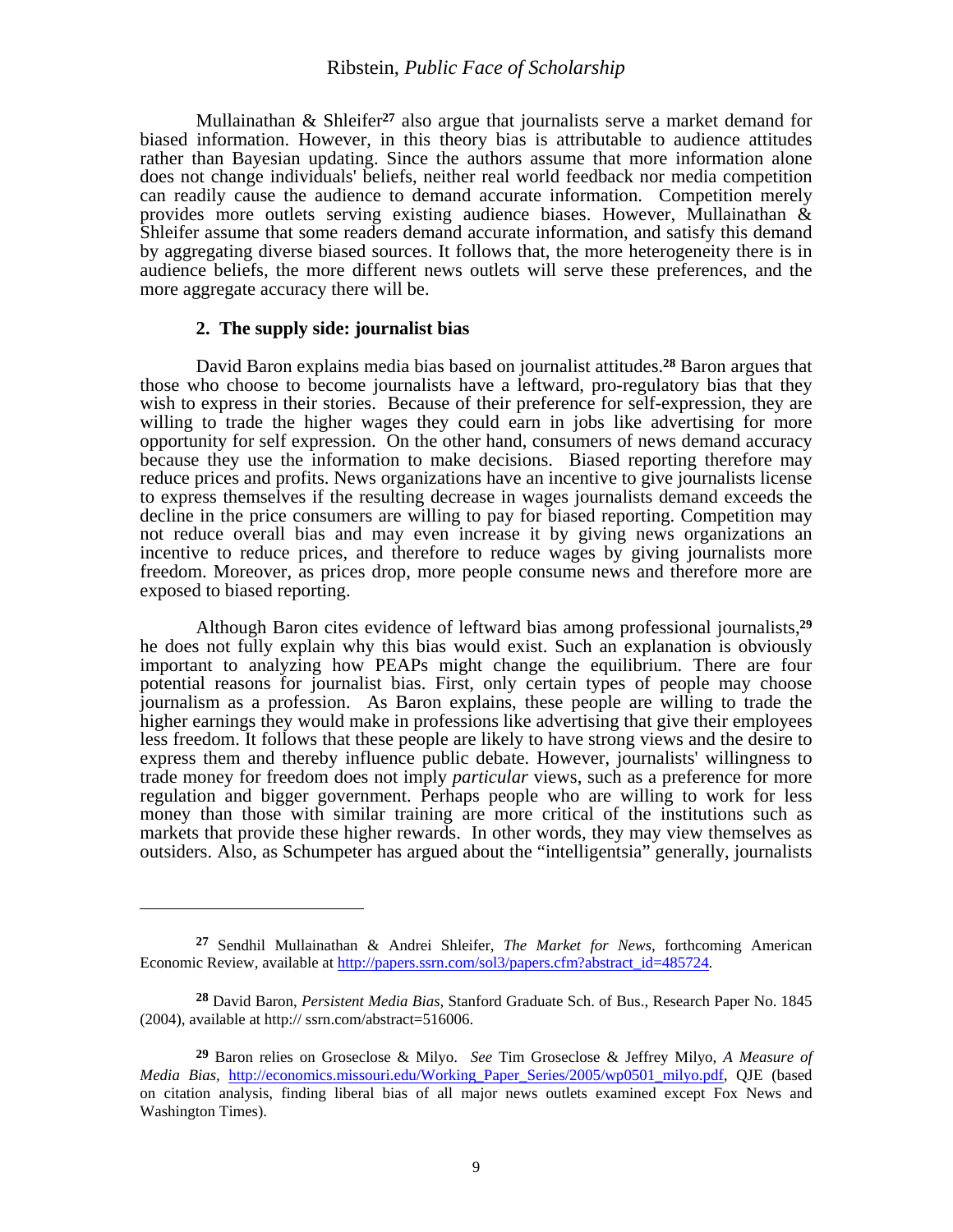may share resentment directed at a society that refuses to value what they do.**<sup>30</sup>**

A second possible explanation for professional journalists' leftward bias is the institutional structure associated with the journalism profession. All professions seek market advantage through privileges enforced by government.**31** Professional journalists may have, or seek, special protections under the press clause of the First Amendment,**<sup>32</sup>** are shielded under state law from revealing sources,**33** and are protected from defamation liability by state retraction laws.**34** Special journalist codes of ethics, like other professions' codes, provide a public rationale for these special protections by fostering an image the press as an essential institution of democratic government – the "Fourth Estate." Although ethics and institutions do not inherently carry a particular political slant, they tend to reinforce journalists' posture as critics of the status quo or of people in power. In the U.S., power is defined by markets. It follows that journalists would tend to see their role, at least in part, as ensuring that government controls markets.

A third explanation for journalists' bias relates to the second – the institutions of professional journalism screen the people who are admitted to the profession. They may do so either by discouraging those with views that differ from the prevailing orthodoxy from seeking to be journalists, or by actively preventing entry and advancement by those with right-of-center views.

Fourth, some of the left bias may stem not from journalists, but rather from the owners of professional media organizations. Some leading firms, such as the New York Times, Washington Post and Dow Jones, are controlled by the founding families through dual class stock or similar devices. These devices are intended to preserve a particular managerial philosophy distinct from pure profit maximization. Although this does not dictate a particular set of views, it may reinforce the slant of other institutions of professional journalism discussed above.

Journalists' bias can help shape public policy. Where interest groups are closely divided, the outcome of political battles may depend how much voter support each side can enlist. This, in turn, may depend on how journalists have portrayed the issue to the public. For example, the press has been seen as an important influence on corporate governance throughout the world.**35** One factor in the rapid passage of the Sarbanes-

**33** *Id.* at\_\_.

 $\overline{a}$ 

**<sup>30</sup>** *See* Joseph A. Schumpeter, *Capitalism, Socialism and Democracy,* 145-55 (1950). Note that it might also be the case that journalists resent capitalists because the latter control the papers they work for. For an analogous theory of the anti-capitalist content of U.S. films, see Larry E. Ribstein, *Wall Street & Vine* (September 14, 2005), available at http://papers.ssrn.com/sol3/papers.cfm?abstract\_id=563181.

**<sup>31</sup>** *See* Adam Smith, *Wealth of Nations* at \_\_ ("people of the same trade seldom meet together, even for merriment and diversion, but the conversation ends in a conspiracy against the public, or in some contrivance to raise prices").

**<sup>32</sup>** *See* Ribstein, *supra* note 1 at \_\_.

 $34$  *Id.* at \_\_\_.

**<sup>35</sup>** *See* I. J. Alexander Dyck and Luigi Zingales, *The Corporate Governance Role of the Media*, (August 2002), CRSP Working Paper No. 543, available at http://ssrn.com/abstract=335602.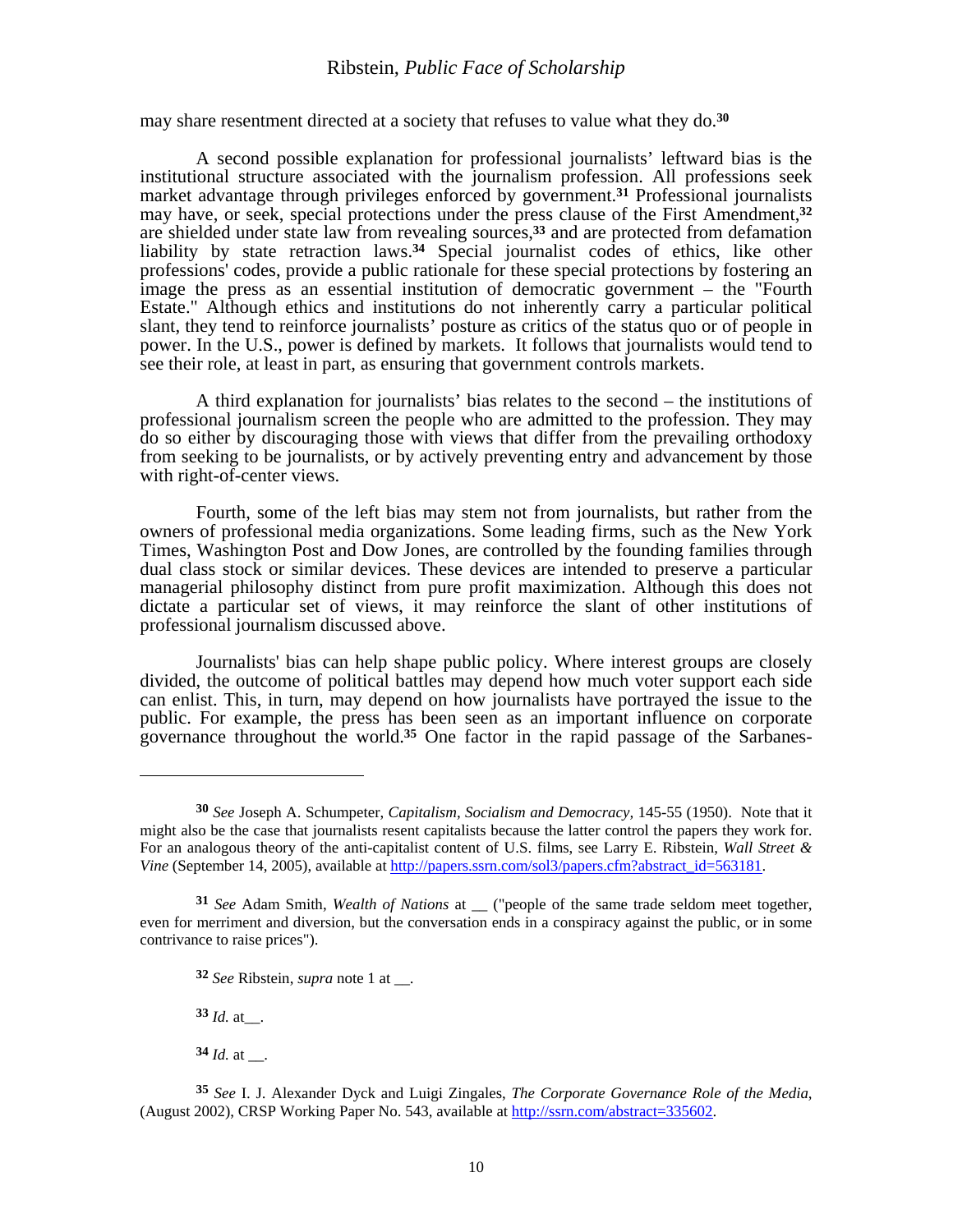Oxley Act, the strongest federal financial regulation in 70 years, may have been the overwhelmingly negative coverage of business in the first half of 2002: 77% of the 613 major network evening news stories on business concerned corporate scandals.**<sup>36</sup>**

This effect of journalists is indirectly supported by evidence that corruption declined when growth of the press made it more independent from politicians.**37** When professional journalists could make more money selling newspapers than selling out to corrupt politicians, they became an independent voice against political corruption. Indeed, press campaigns against corruption have been associated with the defeat of corrupt politicians. A possible corollary of this theory and evidence is that increased press power meant not only less power for politicians but more power for journalists. Baron's theory suggests that journalists may use this power not only to root out corrupt politicians, but to encourage adoption of their own preferred policy outcomes.

The press can influence individuals' behavior in ways other than voting that affect the level or impact of government regulation. Press reports about drug or tobacco companies and other tort defendants can influence jury verdicts. Also, firms might alter their conduct as a result of press reports to avoid liability or regulation. For example, there is evidence that firms change their methods of compensation to make it less efficient in response to press distortions of compensation practices.**<sup>38</sup>**

One problem with the journalist bias theory is that it may be hard to determine whether news coverage that is slanted to a particular version of reality reflects journalists' personal attitudes or their efforts to meet market demand for information consistent with the theories discussed in the preceding subsection. Tyler Cowen argues that what looks like journalist bias is often just the media's effort to find the most entertaining story.**39** For example, U.S. military prowess and heroism was a story that would sell during the early stages of the Iraq war, while the engaging story in the aftermath was more likely to be suicide bombers than military efforts to rebuild. The press packaged the OJ Simpson trial as a continuing story that engaged viewers. The Enron trial and other corporate criminal prosecutions serve the same goal. However, there may be many potentially engaging stories with various political slants. For example, there is no obvious reason why viewers would not be engaged by "feel good" stories of rebuilding in Iraq and turned off by repetitive and gloomy stories of violence.

#### **3. An illustration**

 $\overline{\phantom{a}}$ 

A recent column by New York Times columnist Gretchen Morgenson illustrates

**<sup>36</sup>** *See* Roberta Romano, *The Sarbanes-Oxley Act and the Making of Quack Corporate Governance,* 114 YALE L.J. 1521, 1559 (2005) (discussing data compiled by the Media Research Center).

**<sup>37</sup>** Matthew Gentzkow, Edward L. Glaeser and Claudia Goldin, *The Rise of the Fourth Estate: How Newspapers Became Informative and Why it Mattered,* available at http://kuznets.fas.harvard.edu/~goldin/papers/GGG\_CR.pdf.

**<sup>38</sup>** *See* Core, et al, *supra* note 24.

**<sup>39</sup>** Tyler Cowen, *Media Bias Comes From Viewers Like You* (November 11, 2003), http://www.tcsdaily.com/article.aspx?id=111103A.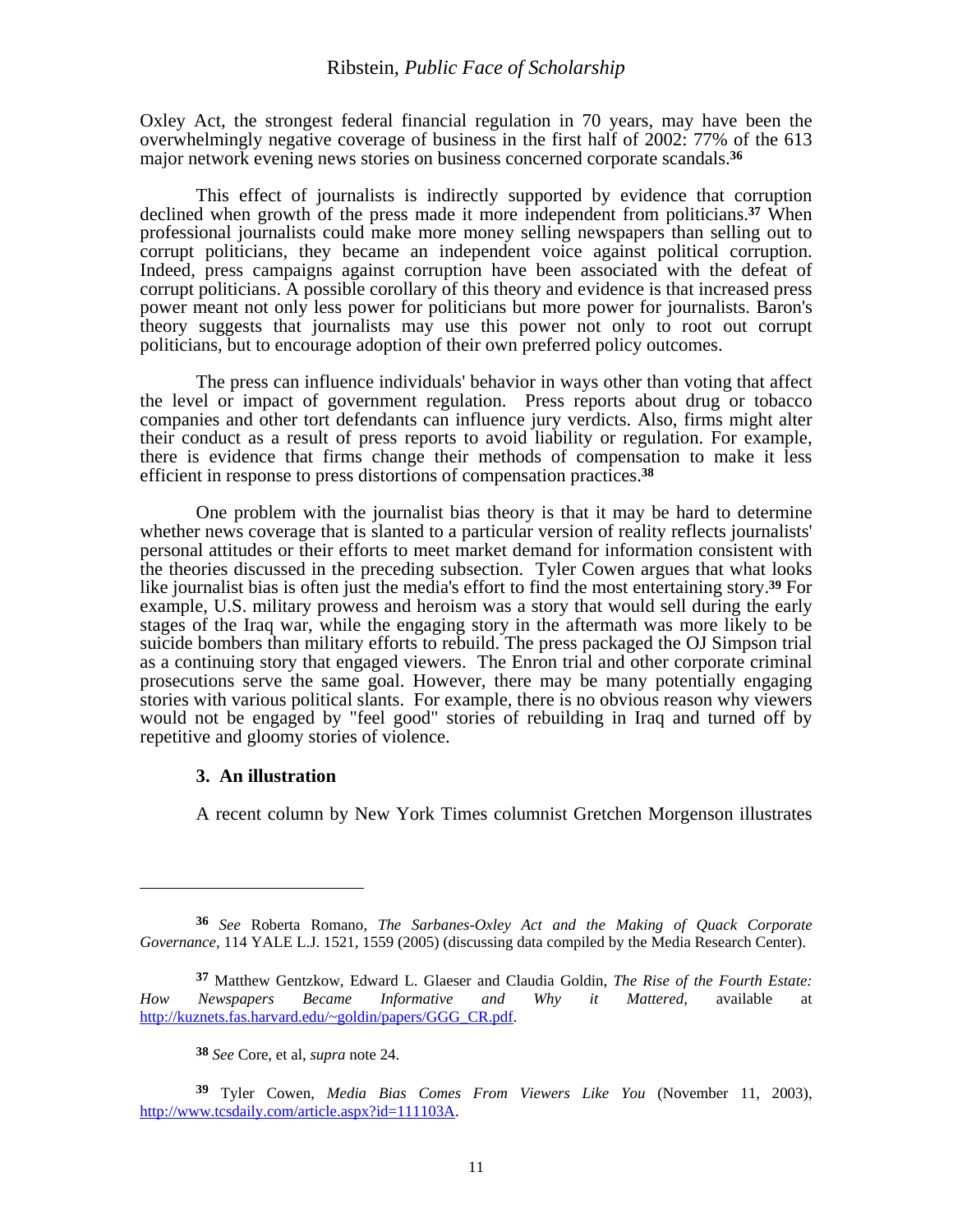the above theories.**40** Morgenson's lead concerns a purportedly overpaid executive, in this case Pfizer CEO Henry McKinnell, who received \$65 million in total compensation over a five-year period in which the stock lost 43% of its value, and stands to receive a \$83 million pension benefit when he retires in 2008. Since this amount reflects eight years of increases in Pfizer shares, it exemplifies the practice documented by Core, Guay  $\&$ Larcker of sensationalizing compensation by emphasizing one-time equity and option distributions rather than annual pay. Morgenson offers no information that would enable the reader to evaluate whether the pay was scaled to performance or industry benchmarks other than comments that the pay was "munificent" and received despite McKinnell's presiding over the "destruction of shareholder value." To build reader interest in the story, Morgenson quotes a shareholder activist (chairman of the Texas Pension Review Board), as saying "[m]anagers and their friends have done well while future retirees, endowments, universities, museums, widows and orphans have broken even, if they are lucky. This is not a coincidence." Although this is alarming, and therefore engaging, it does not tell us why retirement funds would have gone down in the rising stock market that boosted McKinnell's "munificent" pay.

Consistent with Jensen's analysis, the article concludes with a simple solution to the problem: institutional shareholders need to be more vigilant. They have not been vigilant enough, according to Morgenson, because they are paid to manage the funds of companies in which they also hold stock on behalf of clients. The story does not attempt to measure the dimensions of the conflict of interest, such as by comparing trustee fees with earnings from non-trustee business that depend on how the funds are performing. These complications would distract from the flow of the story and make it too long to digest with brunch. All we need to know is that a corporate election is coming up in which institutional investors can force Pfizer's compensation committee chair to resign by withholding votes from that director. The article concludes, "[w]e'll keep you posted on the outcome of this exercise in accountability." This primes the reader for the next installment.

Although Morgenson's slant is largely consistent with the entertainment theory of journalism of Jensen and others, it can also fit alternative explanations: the press's desire to appear accurate by meeting reader expectations, an effort to serve the largely leftleaning audience of the New York Times with a tale of executive greed and corporate laxity, or Morgenson's own biases along these lines. The important point for present purposes is that journalists' tendency to lean in the same direction can influence the public debate on corporate governance and executive compensation. The question discussed in the next subpart is the effect of blogs in general, and PEAPs in particular, on this bias.

## **C. PEAPS' EFFECT ON PROFESSIONAL JOURNALISM**

 $\overline{\phantom{a}}$ 

The effect that scholar-bloggers may have on professional news coverage depends to some extent on whether news media biases flow from market demand or from journalists' own biases. In either case, the addition to the market of an important source of expert opinions is likely to have some impact on the current equilibrium.

**<sup>40</sup>** *See* Gretchen Morgenson, *Fund Manager, It's Time to Pick a Side,* N.Y. Times (March 26, 2006), available at http://select.nytimes.com/2006/03/26/business/yourmoney/26gret.html.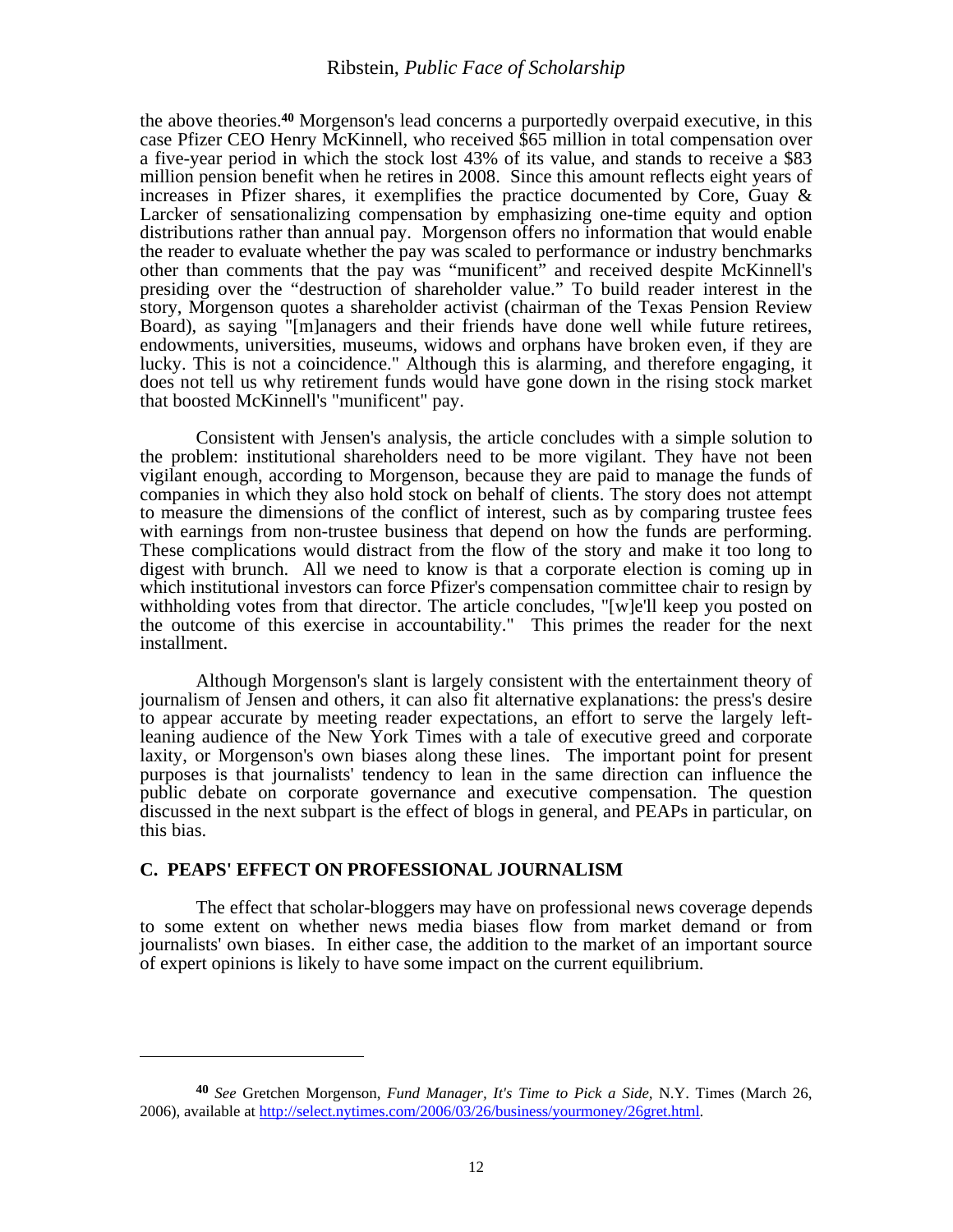#### **1. Demand-side incentives**

The theories of journalist bias discussed in subpart B include various assumptions about audience demand that allow for different opportunities for PEAPs to affect the market.

Miller, Jensen and Core, et al appear to take demand as fixed: The audience wants to be entertained. Their theories vary only as to the information component in the total demand function, from zero or near zero in Jensen's theory, to mixed in the other two theories. It follows that, in order to compete for audience, blogs will have to offer a product similar to that of the mainstream media, and therefore ultimately may have little effect on content.

Even under this assumption there may be a role for more information from blogs and other sources. First, professional news media may often have choices among alternative types of entertaining stories. The market's preferences for particular types of information or journalist bias could enter into those choices in ways discussed in this and the following subsection.

Second, there may be a greater demand for information than Jensen and other theorists assume. While individuals may have little incentive to acquire voting-related information, they do, as Baron hypothesizes, need the information in news stories to make personal decisions such as which consumer goods and stocks to buy. Journalists have an incentive to pitch their stories to appeal to these more immediate needs. For example, stories about excessive executive compensation are not just about how or whether the government should regulate it, but about whether employees should work where executives are overpaid or investors should entrust greedy managers with their money. If people think the information is biased or inaccurate they will have less demand for it. Also, an influential, even if small, audience of regulators, legislators, academics, journalists and others demand accurate information relating to public policy. And the demand for information relating to public policy may be broader than Jensen supposes. He relies heavily on the observations by H.L. Mencken in the early twentieth century, a time when the American public was much less broadly educated than it is today.

To the extent that the audience demands information, it is not clear how additional competition might affect this demand. Gentzkow & Shapiro argue that market bias depends on how much information the audience receives directly and from competing information sources. For example, they show that adding a television station to a market produces a statistically significant reduction in bias. Gentzkow and Shapiro argue that this supports limiting consolidation of ownership of media sources in news markets.

Mullainathan & Shleifer say that people generally seek information that fits their biases, but that there are "conscientious" readers and viewers who want objective information. While adding more news will not persuade the biased audiences that are already being served, the authors suggest that political entrepreneurs might, in effect, instill new biases that new competitors might serve. More importantly for present purposes, they see the possibility of "entrepreneurs starting newspapers on their own and, so long as they have deep enough pockets, creating enough demand for unorthodox views to broaden the range of opinions (and slants) that are being covered."**41** This can enrich the information available to conscientious readers. But the authors are skeptical these

**<sup>41</sup>** Mullainathan & Shleifer, *supra* note 27 at \_\_.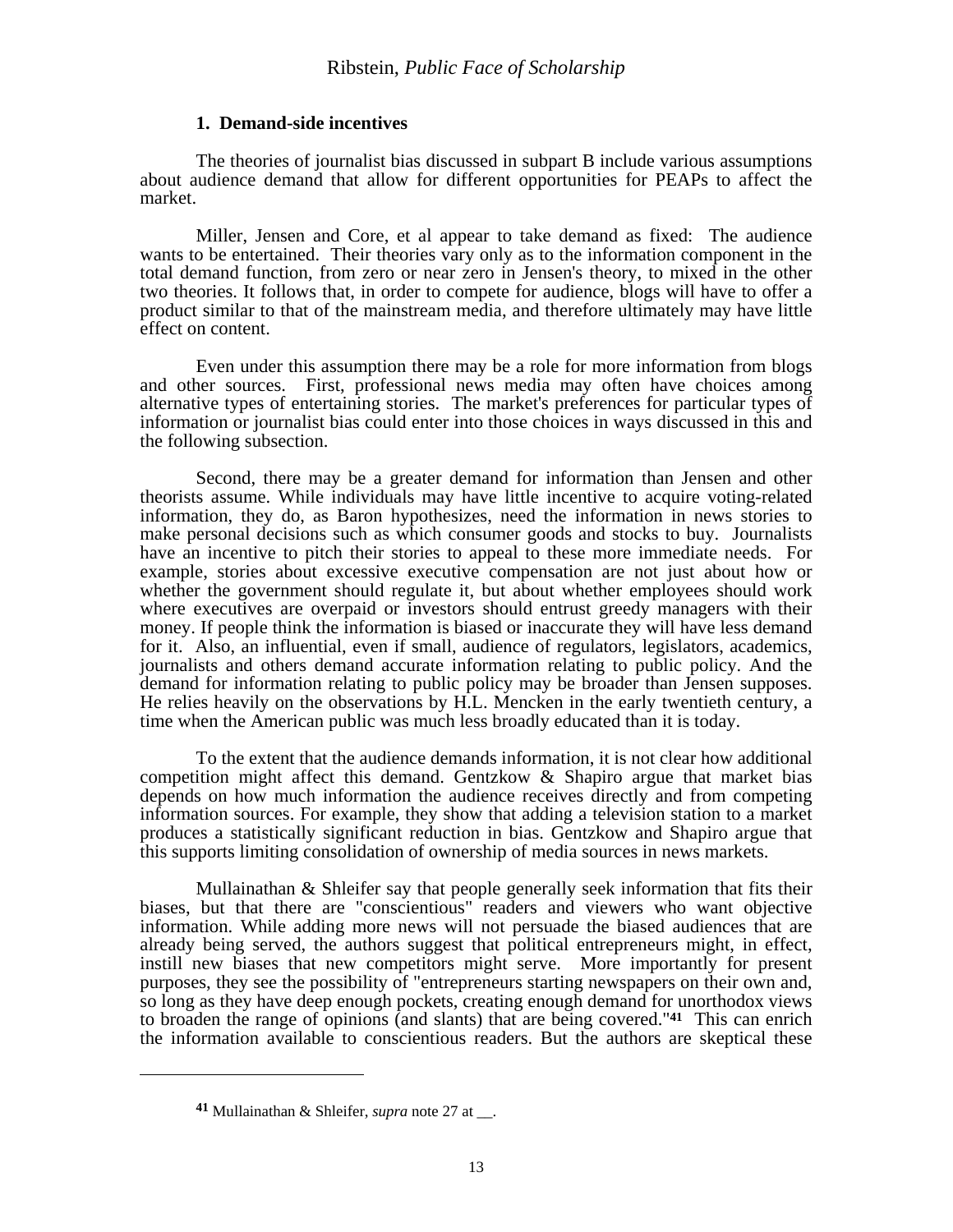entrepreneurs will make much difference because "without a broad political sentiment to support it, newspaper publishing is likely to be a money losing proposition."**<sup>42</sup>**

The main question for present purposes concerns blogs' potential effect on this competitive equilibrium. In the Gentzkow-Shapiro framework, blogs, including PEAPs, can create different audience expectations and increase the demand for unbiased information. Indeed, web-based information may reduce any effect of media consolidation and therefore the need to regulate it.**43** Under Mullaianathan & Shleifer, blogs can serve micro-markets because they cost so little to produce. Thus, blogs might serve reader biases that are too narrowly held to justify additional high-cost newspapers. This enriches the information available both to these groups and to the conscientious readers who scan the entire market.

PEAPs may have a particularly important effect on the market. Because PEAPs present scholars' expertise, and because of the objectivity inherent in the fact that this scholarship is produced for other purposes, PEAPs may carry more weight than other blogs. This is especially significant under the Gentzkow & Shapiro assumption that readers are Bayesians continually updating their assumptions. Even under Mullainathan & Shleifer's assumption that readers generally cling to their biases, readers may vary in their resistance to facts. If that is true, a wider range of readers might be persuaded by the more objective and credible information in PEAPs than by more biased blog posts.

#### **2. Supply-side incentives**

Under Baron's theory, even if the market demands useful information, journalists do not supply it because they are biased. It follows that more objective information from alternative sources may significantly affect the audience's views. However, for this to happen, scholar-bloggers' incentives and biases must differ from those of professional journalists. Also, professional journalists must not have special competitive advantages that would enable them to compete successfully with blogs for readers *even if* the audience demanded more objective reporting.

Academic bloggers resemble professional journalists to the extent that they have decided to forego more remunerative activity like writing books and articles and consulting for the freedom to express themselves and influence public debate. This suggests that their views might be similar to those of professional journalists. However, there are several important differences between the two groups.

First, PEAP authors do not make the same sort of career decision that professional journalists do. Academic blogging can be remunerative to the extent that it builds reputations and carries advertising. Academics may combine public engagement with these other activities. Indeed, public engagement can itself be a kind of promotion. Moreover, even if academics are engaged in pure public service, their opportunity costs may be low because they are doing it as, or instead of, a hobby rather than instead of a remunerative activity. Thus, the decision to blog does not imply any particular views. Indeed, a scholar may write PEAPs not to oppose the status quo, but to support it against professional journalists.

 $42$  *Id.* at  $\blacksquare$ 

**<sup>43</sup>** *See* Ribstein, *supra* note 1 at \_\_.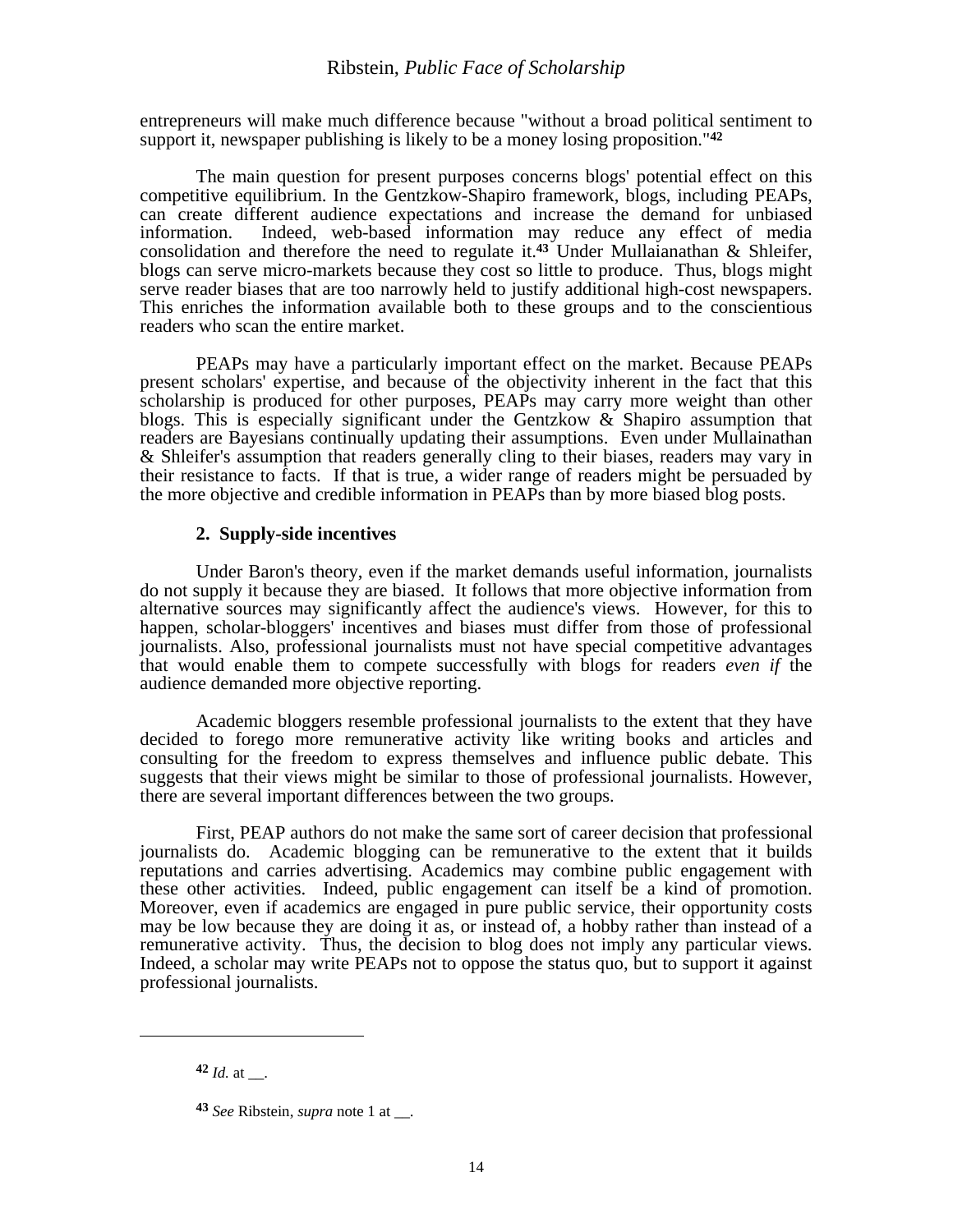Second, unlike the professional media, PEAPs do not emerge from an institutional structure that encourages any particular point of view. PEAP writers are essentially freelancers. The only attitude that binds them is their decision to work on their own rather than through some larger institutional structure. Academia's institutions bind neither bloggers in general, nor publicly engaged bloggers in particular. Indeed, PEAPs may have an extra incentive to engage in their activity precisely in order to express opposition to the prevailing academic establishment.

Third, PEAPs are not subject to any ownership structure that imparts or reinforces particular institutions. Rather, they are owned by authors who seek only to express their views, and not to use financial resources to leverage their influence.

Apart from whether PEAPs are subject to bias, it is also significant that, as hobbyists with minimal capital investments, PEAP authors are not subject to the same market pressures as professional journalists. Gentzkow & Shapiro argue that the professional media must cater to the expectations of the general audience or risk losing credibility. Scholars, on the other hand, are free to reach conclusions that diverge from the generally accepted wisdom. Their reputations depend on the evaluations of their fellow scholars, which are based on facts different from those that shape the opinions of the general public.

Assuming PEAP authors' incentives and biases differ from those of professional journalists, this may affect what professional journalists say if blogs can provide meaningful competition to the professional media. Before PEAPs and other academic blogs, scholars could speak to the public only through professional journalists. As Jensen has pointed out, journalists prevented by trade ethics from inserting their own opinions in straight reporting seek quotes from experts, including academics.**44** These quotes lend credibility to reports by non-expert journalists. Baron also notes that journalists' bias can determine their choice of particular quotes.**45** Professional journalists induce scholars to cooperate in this game by offering them significant exposure than can produce professional rewards.**46** Scholars accordingly have had an incentive to tailor their views and how they express them to match what journalists want to say. For example, academics may be willing to boil complex topics down to sound-bites, and to portray them as the kind of serious problems with clear solutions that the professional journalists think their readers want to read.

PEAPs potentially enable scholars to express their views directly to the public rather than going through the professional journalists who solicit their quotes. Scholars can focus on categories of specialty knowledge that would be too narrow for professional journalists who cater to large markets. They can also add depth and complexity that professional journalists, seeking to entertain, may want to avoid. For example, I included the above analysis of the Morgenson article**47** on my blog.**48** And PEAPs can directly

**<sup>44</sup>** *See* Jensen, *supra* note 18 at 6.

**<sup>45</sup>** *See* Baron, *supra* note 28 at 8.

**<sup>46</sup>** *See* Jensen, *supra* note 18 at 15.

**<sup>47</sup>** *See supra* text accompanying note 40.

**<sup>48</sup>** *See* Ideoblog, *More entertainment from Gretchen Morgenson*, March 27, 2006, available at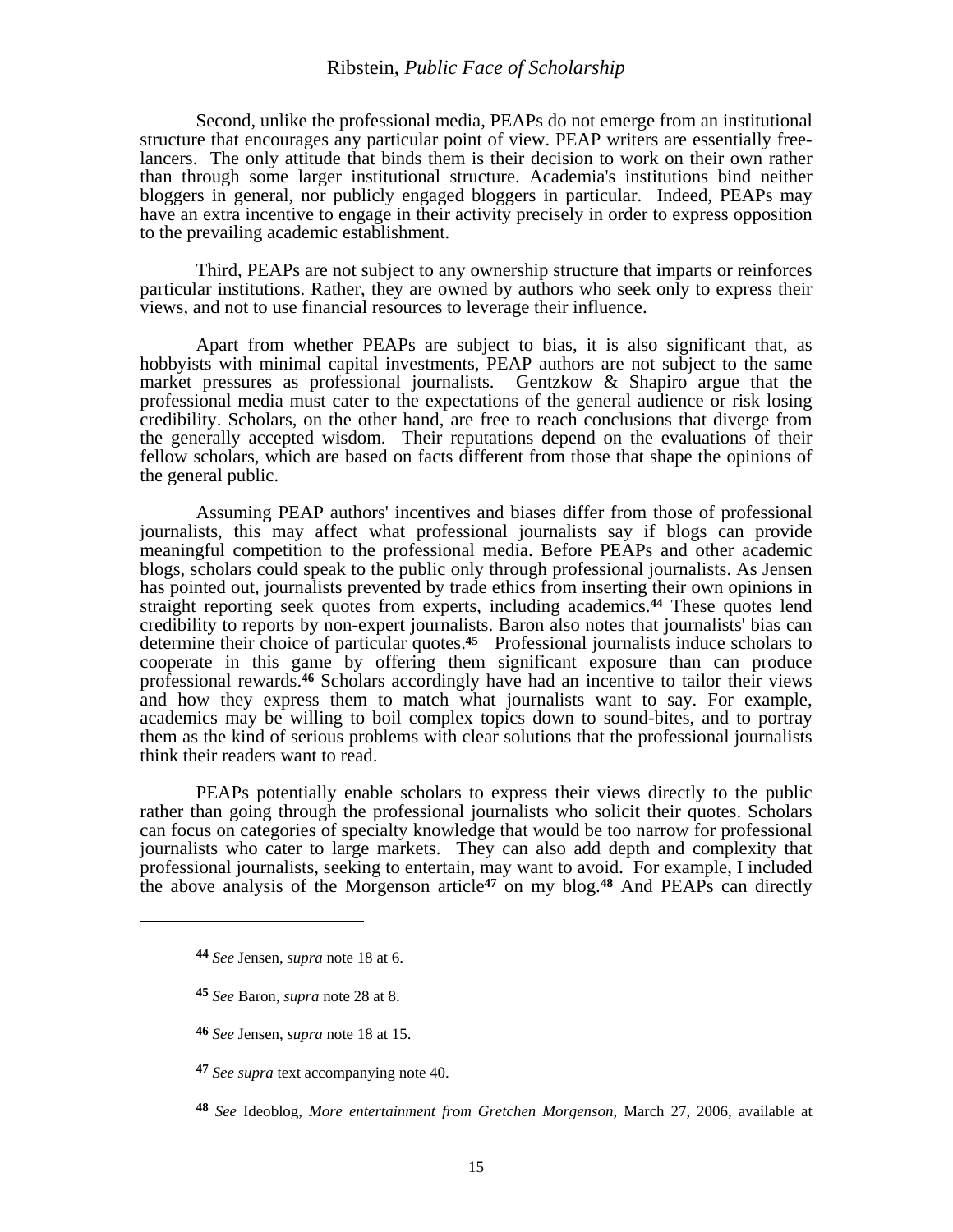confront professional journalists who distort or misinterpret their quotes.**<sup>49</sup>**

The problem with this scenario is that an academic blog cannot hope for more than a small fraction of the audience of the large professional outlets.**50** Building a huge web audience requires promotion and staff resources that are beyond the reach of any amateur journalist. Even if some amateur journalists might be able to develop substantial audiences, the audience for academic experts who write within their specialties is limited.

On the other hand, the professional media might be concerned about competition from blogs as a whole. Through news aggregators readers can, in effect, assemble their own newspapers by automatically pulling in the feeds from many blogs. Also, criticism of particular media outlets can spread rapidly through the web and have a significant cumulative impact, as happened with CBS and Rathergate. If PEAPs and other blogs can effectively compete with the professional media, these outlets have an incentive to respond by changing their content. Under Baron's theory, this could mean that they will reduce their reporters' and editors' discretion. The professional media might hire journalists from outside the "guild," including amateur journalists. Indeed, they may be forced to do so if they are unable to offer professional journalists a high enough wage to induce them to forego freedom of expression.

Professional journalists may, however, be able to compete successfully against blogs *even if* they remain biased *and* the audience demands objectivity. The professional media can bundle biased reporting with features readers demand and cannot get from amateurs. Consumers may continue to prefer that their news be delivered in paper or other physical form even as web access becomes ubiquitous. Physical delivery requires capital investments that are beyond amateurs' reach. Even if the web replaces physical delivery, consumers may prefer to forego search costs and, in effect, buy from the professional media the service of choosing, aggregating and vouching for all of the types of information consumers want, including entertainment reviews, classified pages and other advertising information, sports scores, recipes, bridge advice and comics. The professional media can shape the demand for this bundled product through advertising, promotion and other mechanisms for creating goodwill. They can use their most popular features to promote other parts of the bundle. Professional media's resources enable it to invest in popular writers and branded syndicated features. Consumers therefore may be willing to continue to buy biased reporting because they get offsetting benefits from the overall product. Even if consumers supplement their reading with blogs, they may continue to be influenced by professional reporting.

Journalism might evolve to a hybrid in which neither professional nor amateur journalism clearly dominates. Professional media may add to their bundles blog-like features for the readers who would otherwise defect to blogs. Indeed, many newspapers already have blogs on their websites that combine professional writing and reporting with

http://busmovie.typepad.com/ideoblog/2006/03/more\_entertainm.html.

**<sup>49</sup>** *See* Bruce MacEwen, *Adam Smith, Esq., The Blogosphere & The Mainstream Media, or What to Do If You're Misinterpreted* (February 15, 2006), available at http://www.bmacewen.com/blog/archives/2006/02/the\_blogosphere.html.

**<sup>50</sup>** A Technorati graph from January, 2006, http://www.sifry.com/alerts/Slide0005-8.gif, shows the significant spread in terms of links between the most popular blogs, such as the Daily Kos, and the mainstream media.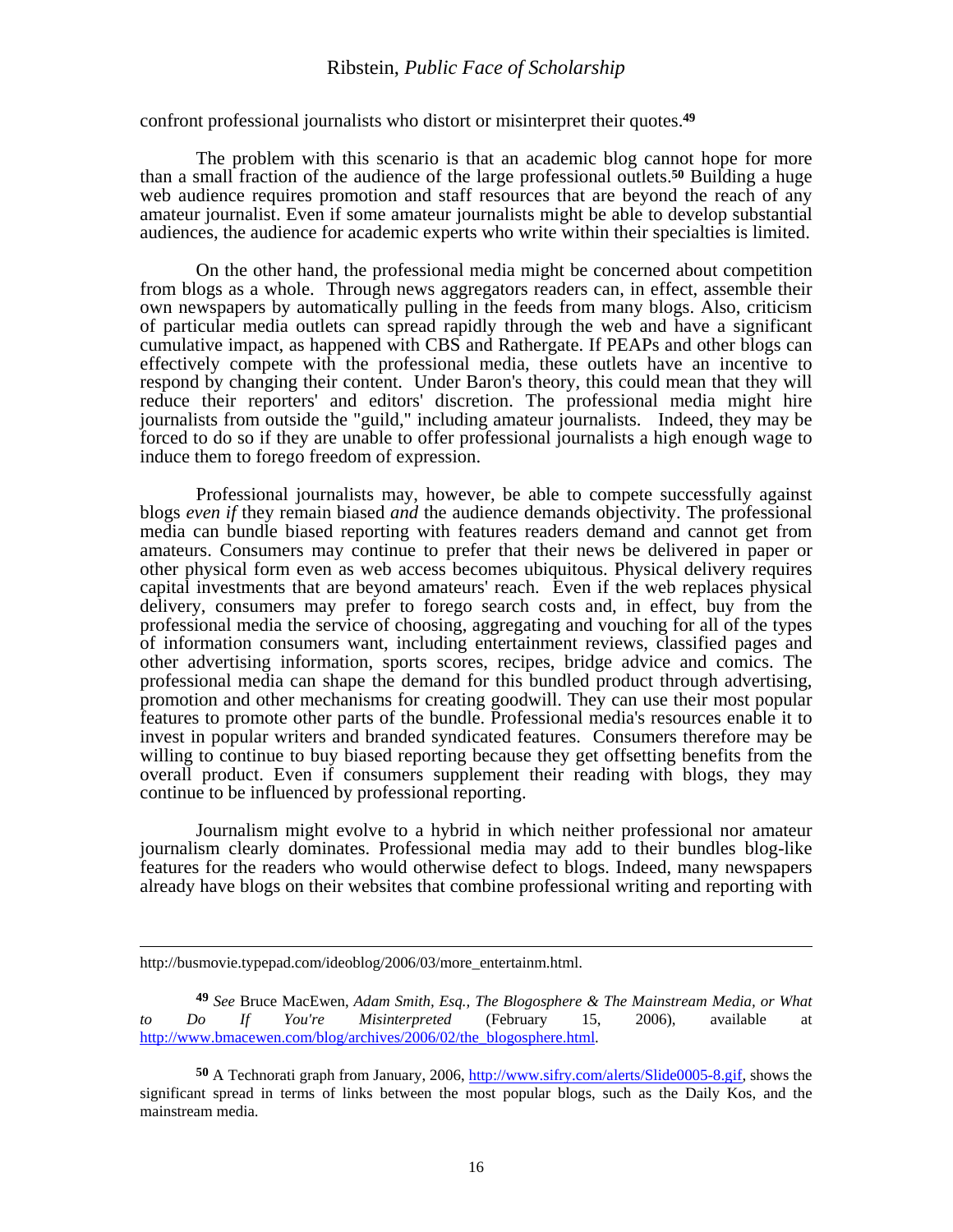interactivity.**51** This might carry over to the rest of the newspaper, with each story providing a point of connection with reader commentary and blogs. Or current forms of professional media might be replaced by professionally managed Huffington-type group blogs.

Some dividing line between professional and amateur media is likely to remain. For example, professionals by definition will have more resources than academics to report on facts.**52** Conversely, bloggers, particularly including PEAPs, will continue to offer more specialized expertise than the mass media can offer.

Whatever the specific competitive outcome, as long as the market demands accurate information and objective reporting, as this subsection assumes, blogs in general and PEAPs in particular likely will have a long-term effect on professional reporting. Traditional professional journalists may find that, in order to compete with blogs, they have to become less biased, more informal and interactive and more open to diverse views. Consumers might discover tastes for less bias and entertainment and more facts after being exposed to blogs. Academic commentary, including academics' critiques of specific stories by professional journalists, might raise readers' expectations about the depth of reporting.

Even if PEAPs and other blogs ultimately are unable to effectively compete with professional journalists, they may alter professional journalist biases simply by publicly challenging these journalists' views. Glenn Reynolds has observed that mainstream journalists surf the web and "like to read about themselves and their colleagues. This means that blog criticism may have a more immediate impact than might otherwise be the case."**53** Since journalists have always gotten letters and now emails from readers, including scholars and other experts, it is not obvious why blog criticism should be more effective just because it is on the web unless journalists perceive it as competition for the reasons discussed above. Perhaps professional journalists recognize that they are particularly vulnerable to criticism by experts and need the credibility these experts provide. Journalists might therefore be susceptible to criticism by scholars that is circulated in the academic community even if these blogs never significantly erode professional journalists' overall audience.

Finally, PEAPs' effect on professional journalism depends to some extent on the audience's view of the authoritativeness and objectivity of PEAPs' analysis. If readers perceive that PEAPs do not offer significant advantages in this regard over the professional media, they might stick with these traditional sources. Thus, PEAPs' effect on professional journalism ultimately may depend on how they affect scholarship. If PEAPs lure academics away from traditional scholarship and into full-time public engagement, this might undermine PEAPs' distinctiveness – that is, may blur the line between PEAPs and the undisciplined self-expression of non-scholar amateur

**<sup>51</sup>** *See, e.g.,* The Wall Street Journal's *Law Blog,* http://blogs.wsj.com/law/.

**<sup>52</sup>** For example, Marty Lederman in a comment on Volokh.com discussing the issue of whether reporters should, and do, credit blogs says, "[t]he real issue that should obsess journalists is not "breaking" a story, but filling it out with important details and making it come alive in a way that would be impossible on a blog." http://volokh.com/posts/1143503636.shtml#76774.

**<sup>53</sup>** Glenn Reynolds, AN ARMY OF DAVIDS, 92 (2006).